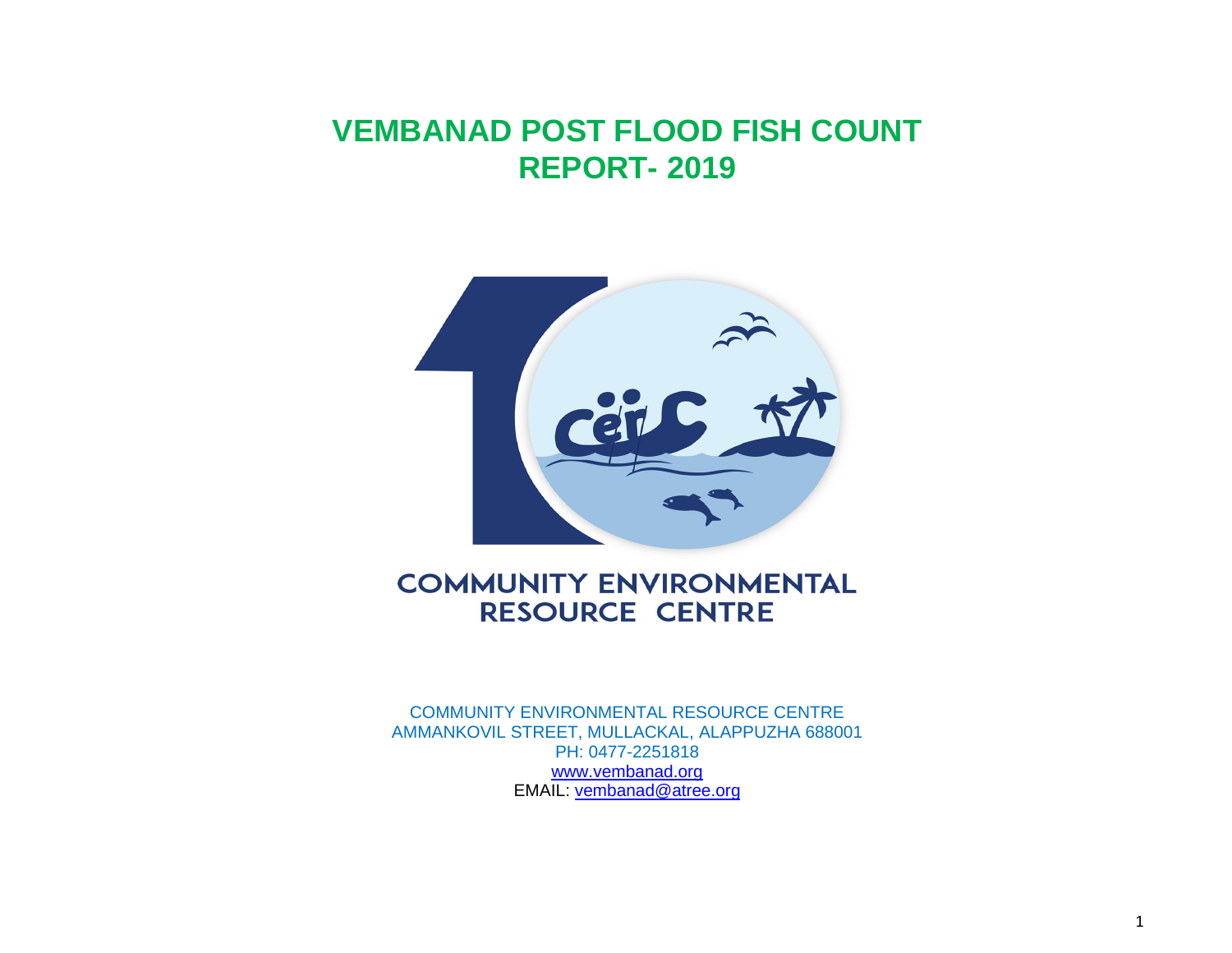# **Contents**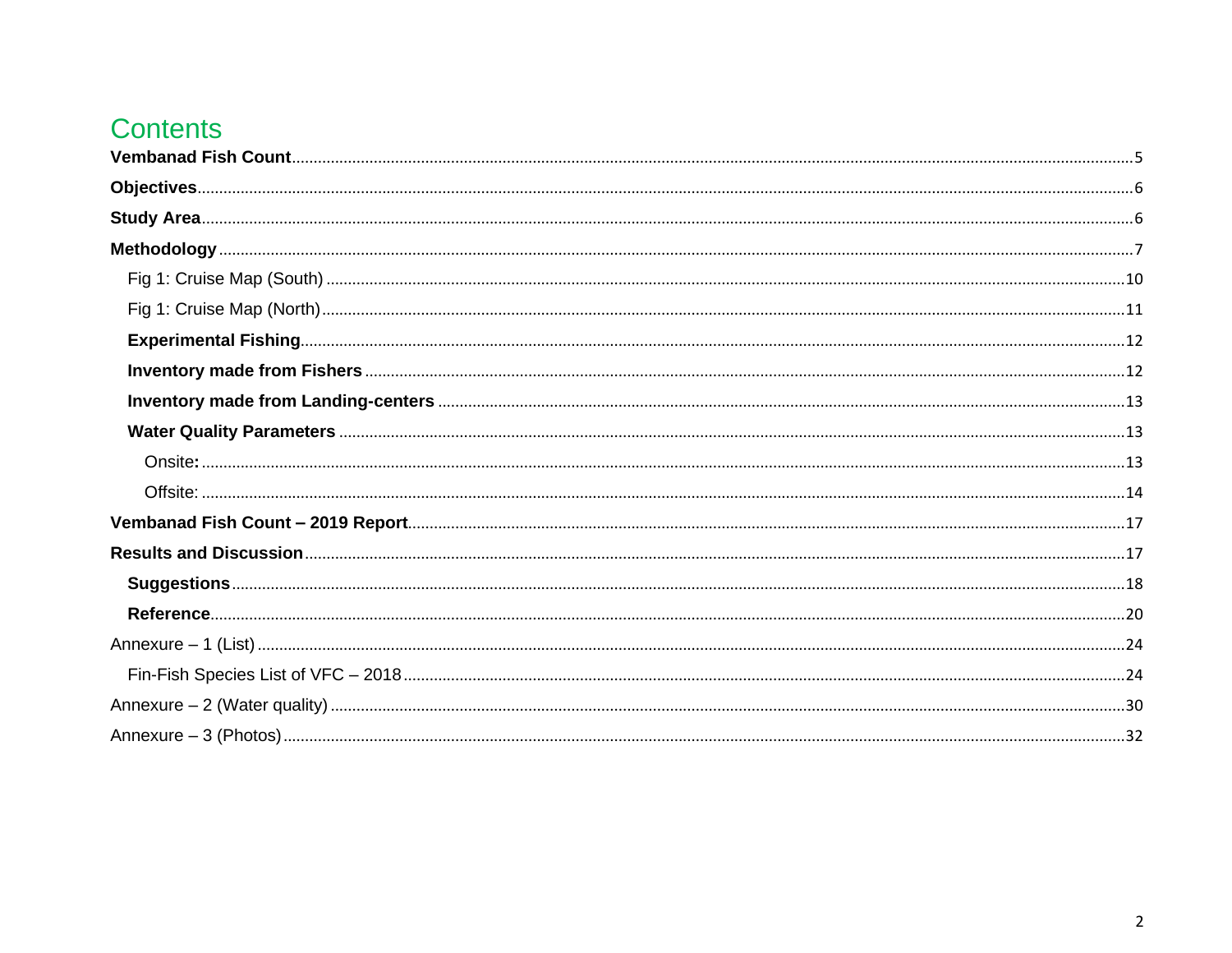### **Background**

**Vembanad Lake (Alappuzha, Kerala) and its associated wetlands is the largest tropical wetland ecosystem on the south-west coast of India, covering an area of 1,512 km<sup>2</sup>(Ramsar, 2002) and has been designated as a Ramsar site, a wetland of global importance for its biodiversity values. Four rivers - Pampa, Meenachil, Achankovil and Manimala, originates from the Western Ghats confluence to the southern portion of Vembanad bringing the water and rich sediments and draining into the Arabian sea (Padmalal et al. 2008),thus making Vembanad the "inland fish basket" of Kerala(Padmakumar 2003; Mayaja & Srinivasa 2014). The lake is considered to be the largest fishery production unit in the south-western coast of India after the Arabian Sea. Vembanad Lake is not only home to fisheries but also to numerous migratory and resident birds (Kumar, 2006; S. P. Narayanan, Thomas, & Sreekumar, 2011).** 

**Since the commissioning of Thannermukkom barrage there has been a drastic decline in the diversity and population of fishes( Kurup & Samuel, 1985; Kurup, et al. 1993; Padmakumar, 2003). Fishery sector is one sector that has been affected adversely due to the commissioning of Thannermukkom barrage. The annual landing of fish from the Vembanad Lake is down from about 16,000 tonnes a year in the late seventies to about 7,200 tonnes in 2000 (Unnithan, Bijoy, & Vava, 2001). Kurup et al. (1993) have reported reductions in the marine fish and prawn migration to the lake for breeding. Although the use of fishing gear leads to mass destruction and the premature catching of inland fish are legally banned, such practices continue out of livelihood needs (CERC ATREE, 2013). Even though many of the studies (Kannan 1979; Kurup & Samuel 1985; Laxmilatha & Appukuttan 2002; Krishna Kumar &Rajan 2012) have pointed out the decline in fishery resources, still the government hasn't taken any major efforts to revive the fishery.**

**In this existing scenario, Kerala has faced its worst floods in 94 years on August 2018 and is still crawling to normality from its aftermath. Land-slides, land-slips, course change in river flow, etc. severely affected almost all topographic levels of land area**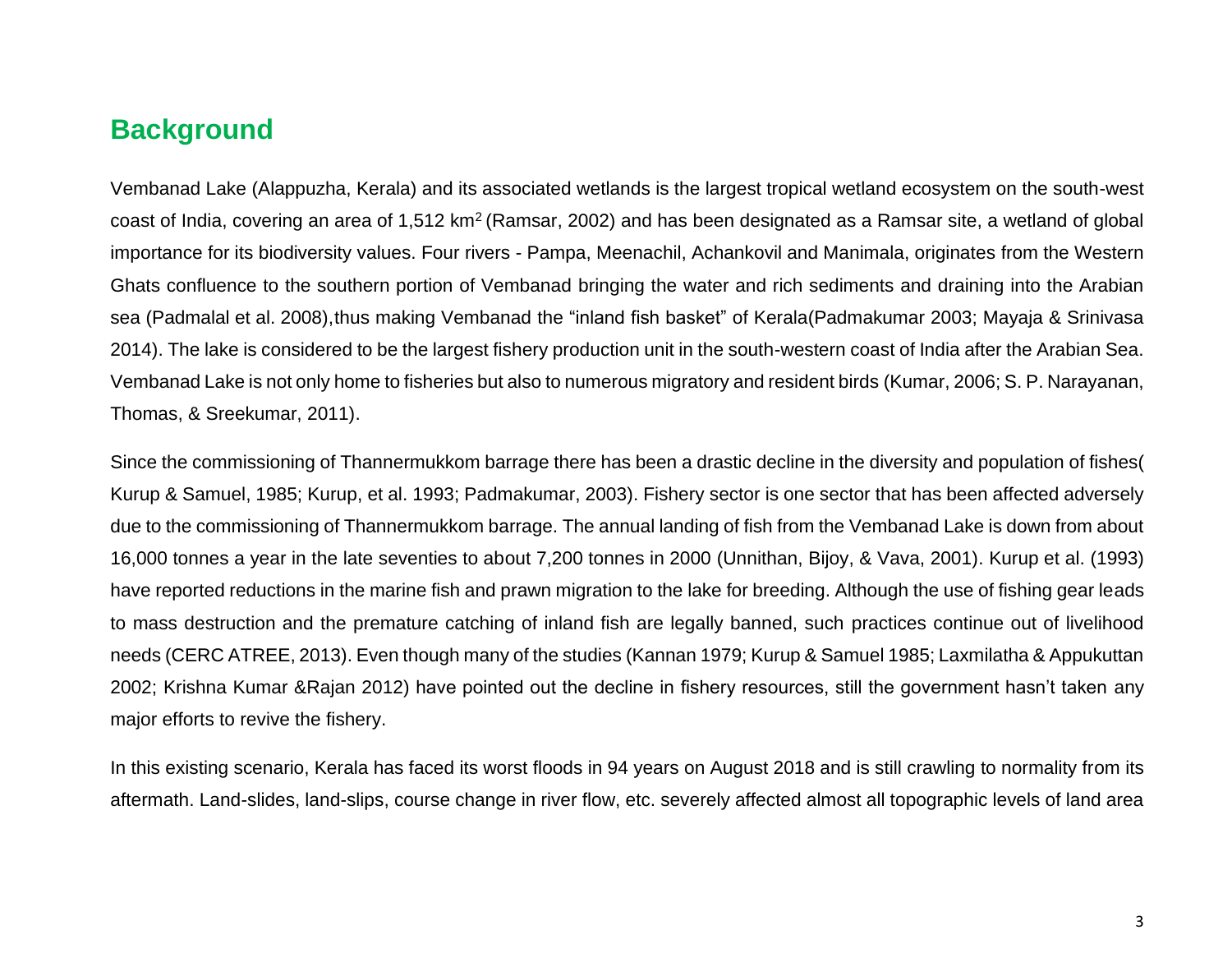**which included highland, midland, and lowland. Several organisms in the higher altitudes and from the aquaculture farms got displaced in this course, and many had to face sad demise due to anthropogenic as well as miscellaneous reasons, especially reptiles and fishes. Displacement of fishes during floods from a higher altitude to a lower level is a global reality, and in the case of Vembanad as well, it was no different. The need for this study had been set as fisher folks in the area started coming across foreigner fishes in the estuary which was then not common in the open and too in very huge amounts. As the discovered ones were freshwater species and also as Vembanad did possess certain areas with freshwater logging at least in some part of every year, the existence of the former posed the question of the species' chance of acclimatisation and procreation in the system, which might prove fatal for the native species if invaded. In this background ATREE CERC proposed a post flood fish count to assess the fish stock diversity in Vembanad wetlands. The project was supported by the State Wetland Authority, Kerala (SWAK).**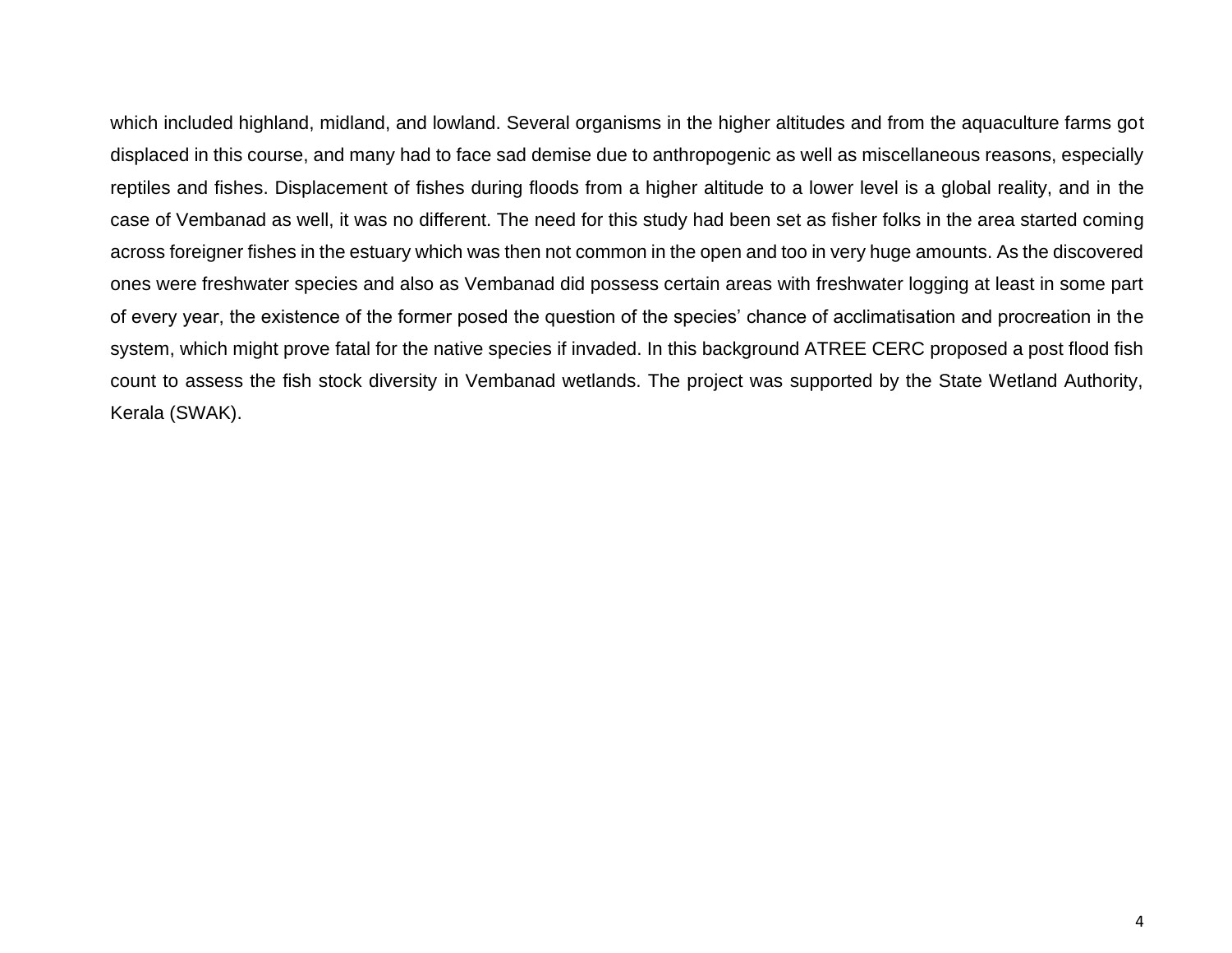### <span id="page-4-0"></span>**Vembanad Fish Count**

**Ashoka Trust for Research in Ecology and the Environment (ATREE) initiated the** *Vembanad Fish Count* **(VFC) is an annual participatory fish assessment in May 2008 to understand the fishery and ecological trends in Vembanad. Several institutions and agencies like the Kerala State Biodiversity Board, Department of Fisheries, Alappuzha, Government of Kerala, Department of Environment and Climate Change, Government of Kerala., Vembanad Nature Club, and Vembanad Lake Protection Forums are the co -organizers of the event. Kerala University of Fisheries and Ocean Sciences (KUFOS, erstwhile Fisheries College, Panangad), and St Albert's College (Ernakulam) are providing the necessary technical support for the event. Vembanad Fish Count is a democratic approach in resource monitoring which is different from the conventional top-down approaches. It is a stakeholder driven program where the targeted groups participate in the entire process, learning about the situation, identifying problems, discussing alternatives, seeking solutions, designing and implementing activities, evaluating and disseminating results. In this processes, fisher folk of Vembanad share their traditional knowledge to identify problemsand solutions, ensuring that the poor and uninformed will not be excluded from decision-making and development opportunities. Such dialogue initiated during the VFC has lead the fisher community here to organize as Lake Protection Forum(LPF). 14 units of LPFs are now registered and are federated as Federation of Lake Protection Forums. LPFs are taking a leading role in organizing several conservation programs at Vembanad. One of the important activities of LPFs is the Matsyathaavalam (fish sanctuaries).Fisher folk have created 23 fishsanctuaries (no-fishing area with breedingsupports for fishes) based on their traditionalknowledge.**

**VFC brings together researchers, NGOs, environmentalists, students and media from Southern India. Fishers, local-selfgovernments, schools from around the lake are participating in this annual event and are very eager to learn about the status of fishery resources of the lake. This event has helped to consolidate views on the issues and convinced the need for immediate interventions in this sector, especially through participation of the stakeholders. The program consists of two modules; namely action &awareness.**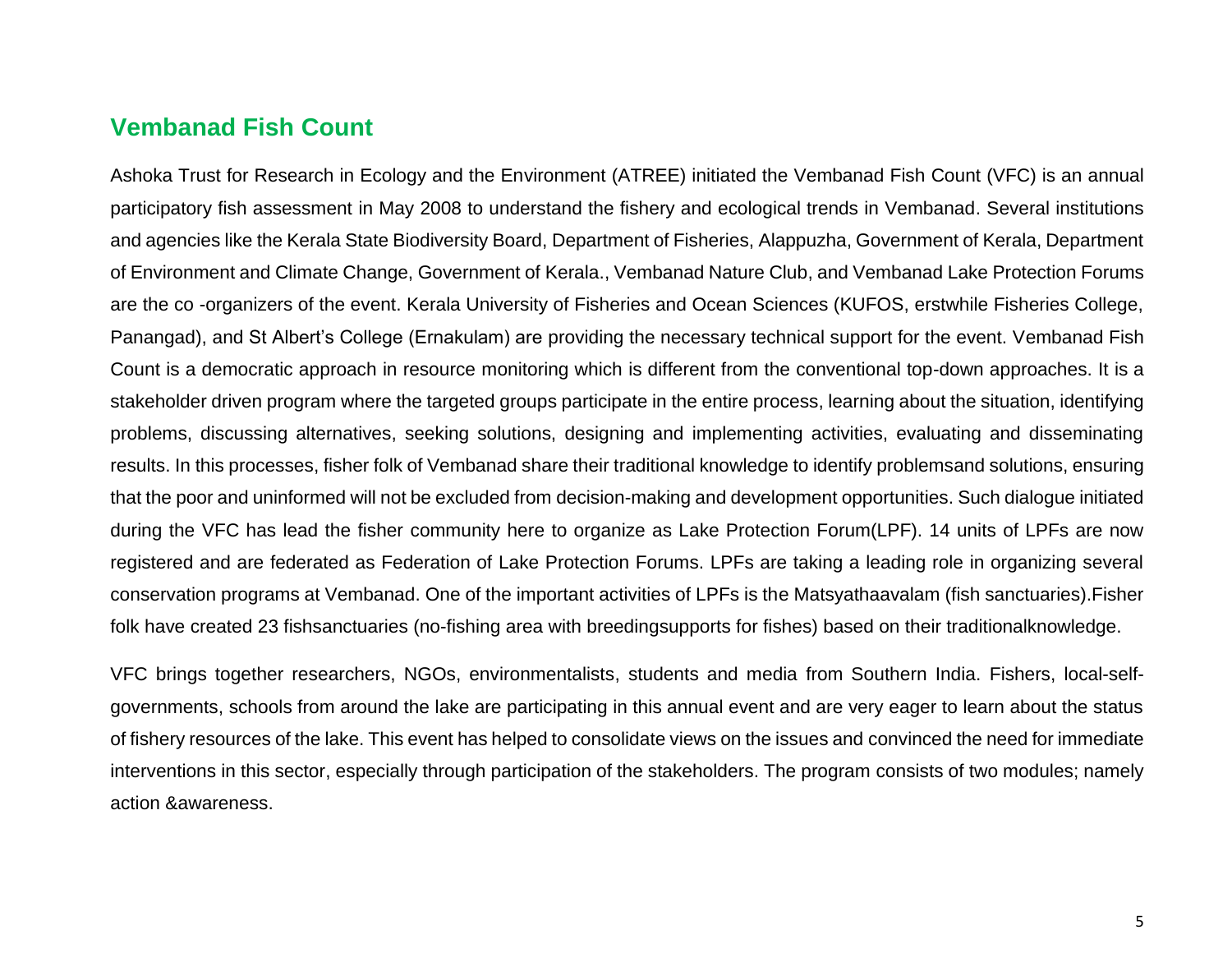**Vembanad Fish Count – 2019, is the 13th edition of its former (VFC) was carried out in three major steps this time rather than two from previous years; viz., a participatory workshop, fish count in south of Thannermukkom bund and north of Thannermukkom bund.**

### <span id="page-5-0"></span>**Objectives**

- **1. To carry out an extensive survey on the fish diversity of the southern and northern sector of Vembanad Lake.**
- **2. Capacity building to focus attention to issues on lake deterioration and biodiversity decline, into public domain.**
- **3. To understand how different types of pollution affects the Lake.**

## <span id="page-5-1"></span>**Study Area**

**Vembanad Lake (9° 34' 60" N, 76° 25' 0" E), a transitional ecotone between sea and land is the largest humid tropical wetland on the west coast of India with a length of 96 km and a surface area of 252km<sup>2</sup> . Seven rivers which originate from the Western Ghats Biodiversity Hotspot drain to the lake and eventually join the Arabian Sea. The rich biodiversity and socio economic importance, of Vembanad lake along with adjacent Kole-lands led to the declaration of the lake as a Ramsar site; a wetland of international importance. The mangrove patches and islands in the lake like** *Pathiramanal* **also provide habitat for resident and seasonal migratory water fowl, otters, fish, clams, shrimps, crabs, aquatic insects and other aquatic organisms. The lake is**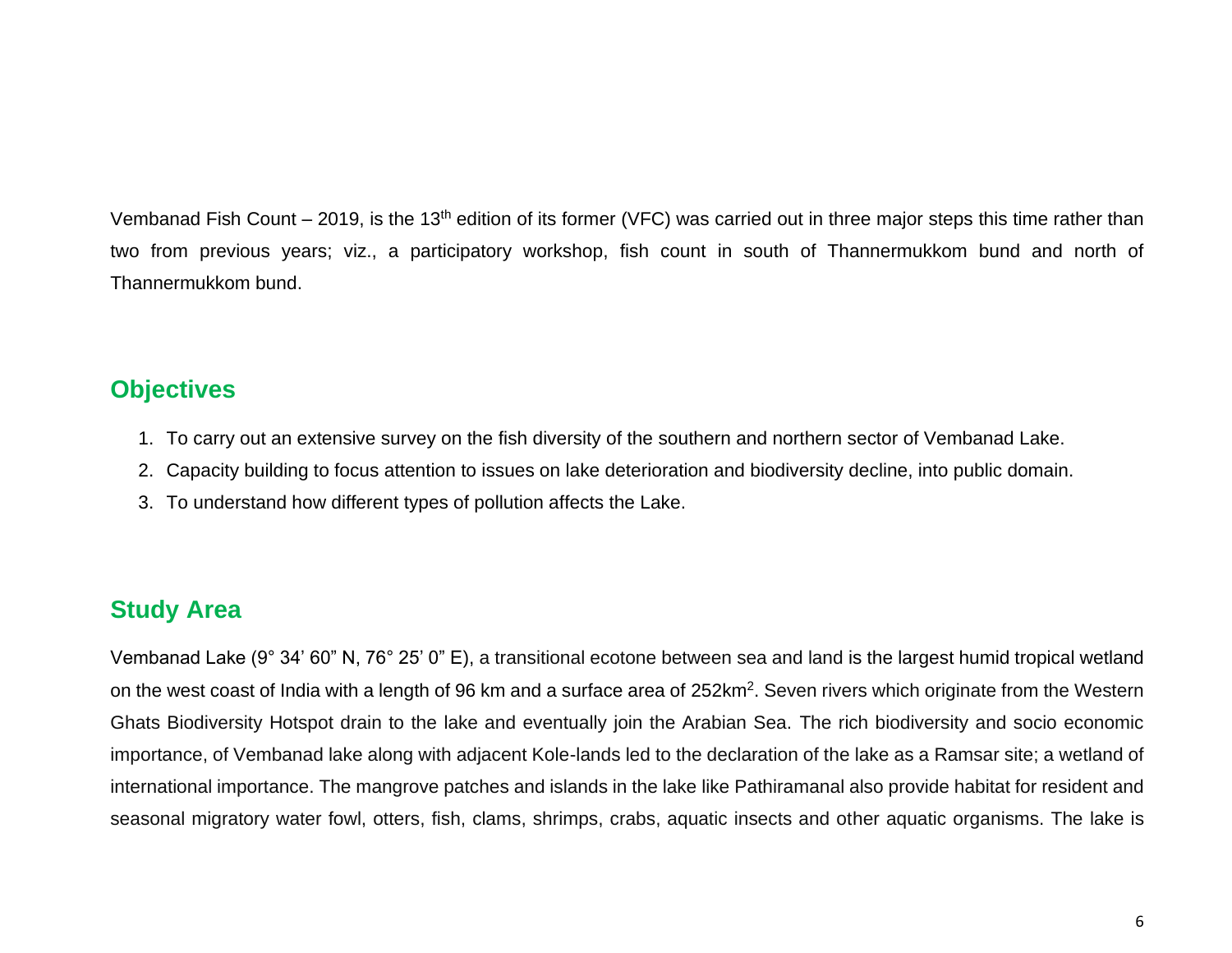**also renowned for its live clam resources and sub-fossil shell deposits, large populations of water fowls, besides a high species diversity of finfish and shellfish (WWF 2002). (WWF, 2002). Around two hundred forty-five species of fishes were reported from the whole of Vembanad-Kole wetland since 1960. One hundred fifty species of fishes belonging to hundred genera and fifty-six families are known to occur in Vembanad Lake (Kurup and Samuel,1985). The list also includes vulnerable species such as** *Horabagrus brachysoma, Carinotetraodon travancoricus* **(Molur and Walker 2001***).* **The Thannermukkom Salt Water Barragedivides the lake into two parts – the perennial brackish water part on the North and the southern freshwater fed by the rivers draining into the lake with seasonal salt water intrusion from high tide during non-rainy seasons. These freshwater regionsof the lake are facing ecological problems due to rampant propagations of water hyacinths and eutrophication. Unmanaged and unregulated tourism and unethical fishery practices are also posing serious threats to the Vembanad Lake. (Krishnakumar et. al., 2007).** 

### <span id="page-6-0"></span>**Methodology**

**With ninty volunteers from local stakeholders, various colleges, Universities, research institutes and Non-Governmental Agencies participated in Vembanad post flood fish count 2018. The entire team was divided into three cruise groups for both days.**

**Day 1: The Thannermukkom Cruise (East Bank), Kuttanad (Riverine Sector) Cruise and Pathiramanal Cruise (West Bank) with 35 -40 members in each team.**

**Day 2: The Murinjappuzha cruise, Arookutty cruise and High court cruise.** 

**Each cruise team was further subdivided into four in order to assign responsibilities for**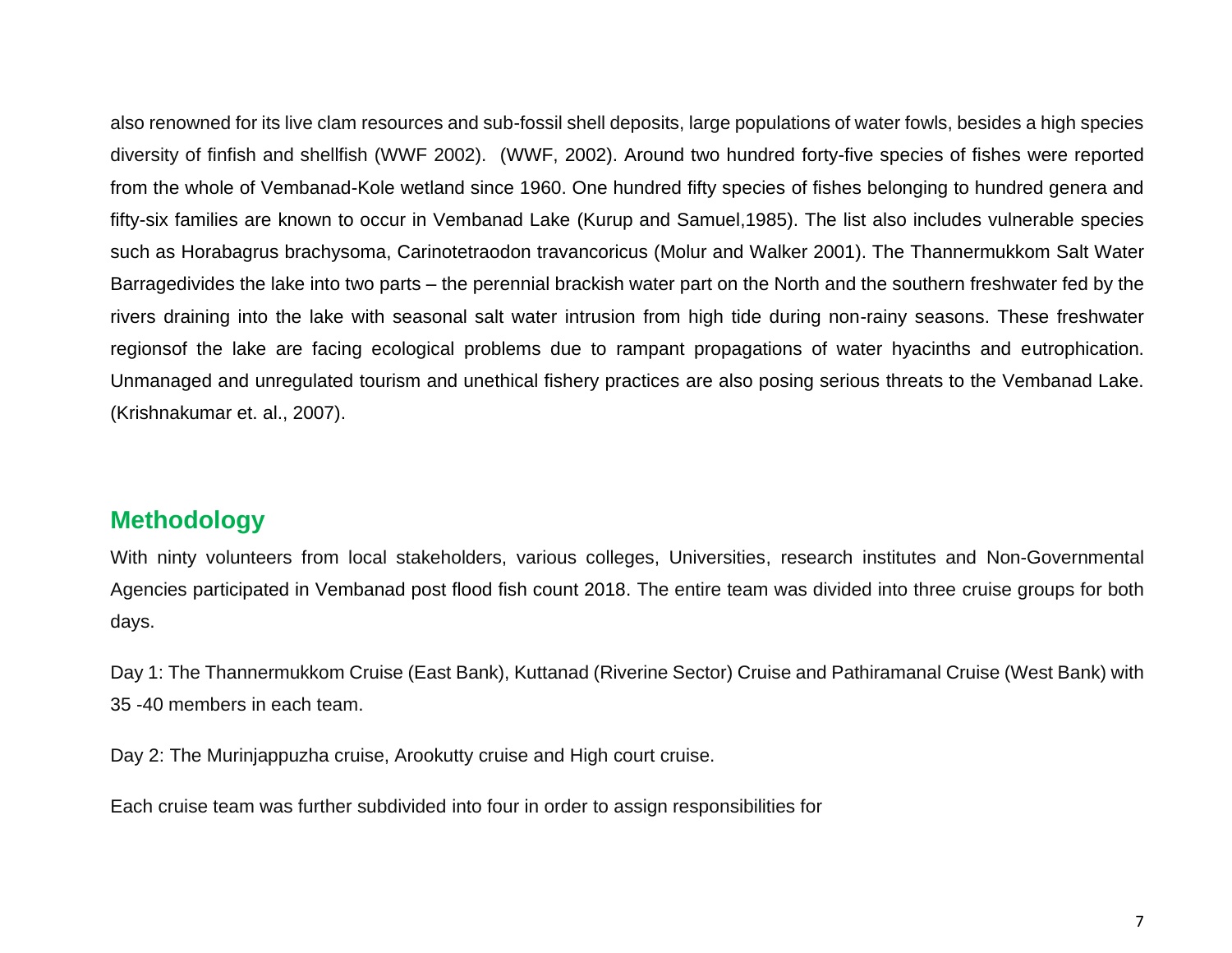- **1) Experimental fishing,**
- **2) Collecting data from landing centers,**
- **3) Collecting data from fishers in the lake and**
- **4) Water quality monitoring. The cruise teams conducted experiments at 15 (5X3) previously identified sampling points.**

**Day 1:**

| <b>Murinjappuzha Cruise</b> | <b>Arookutty Cruise</b> | <b>High court Cruise</b> |
|-----------------------------|-------------------------|--------------------------|
| Murinjappuzha               | <b>Arookutty</b>        | <b>High court</b>        |
| Achanthuruthu               | <b>Aroor</b>            | <b>Vaduthala</b>         |
| <b>Manappuram</b>           | <b>Kumbalam</b>         | <b>Kothad</b>            |
| Vaikom                      | <b>Edakochi</b>         | Blayikadavu              |
| Pallippuram                 | Valathakkadu            | Kadamakudy               |
| T V Puram                   |                         | Manjanakad               |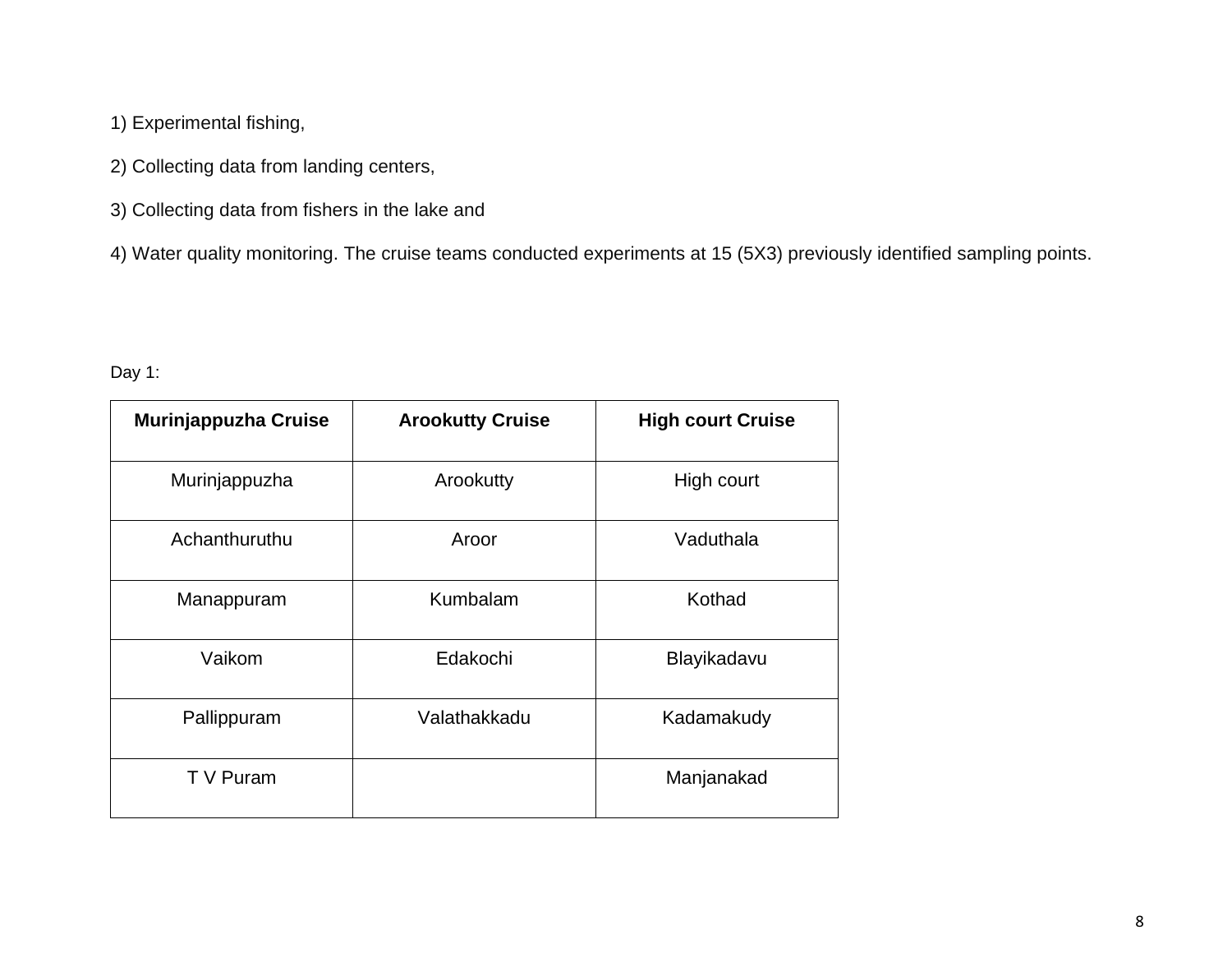#### **Day 2:**

| <b>East Bank cruise</b> | <b>West Bank cruise</b> | 'Riverine cruise |
|-------------------------|-------------------------|------------------|
| <b>Ambika Market</b>    | Kayippuram,             | Punnamada        |
| <b>Kumarakom</b>        | Pathiramanal,           | Chungam          |
| <b>Nazreth</b>          | Muhamma,                | Kainakary,       |
| <b>Chithira Kayal</b>   | <b>Mannancheri</b>      | Aarayiram Kayal  |
| R Block.                | Aryad                   | Sai              |

**The program commenced from 6am and extended till 3pm on 22nd December 2018 and 6 am to 5:30pm on 23rd December 2018.**

**A week before the survey, an expert team of fish taxonomists explored around the lake for fish landing centre inventory and collected thedata from Vaikom and Pallom landing centres during the early morning hours. In addition to this on the day of fish count Ambika Market located near Thannermukkom bund and Punnamada landing centre respectively was also surveyed in the morning by students and experts.**

**As part of capacity building an orientation workshop (participatory workshop) was arranged on the day before fish count in order to capacitate the participants on their duties and responsibilities and etiquettes to be followed during fish count. A fish identification guide, water quality analysis and collection kit along with GPS were provided to carry out the exercise.**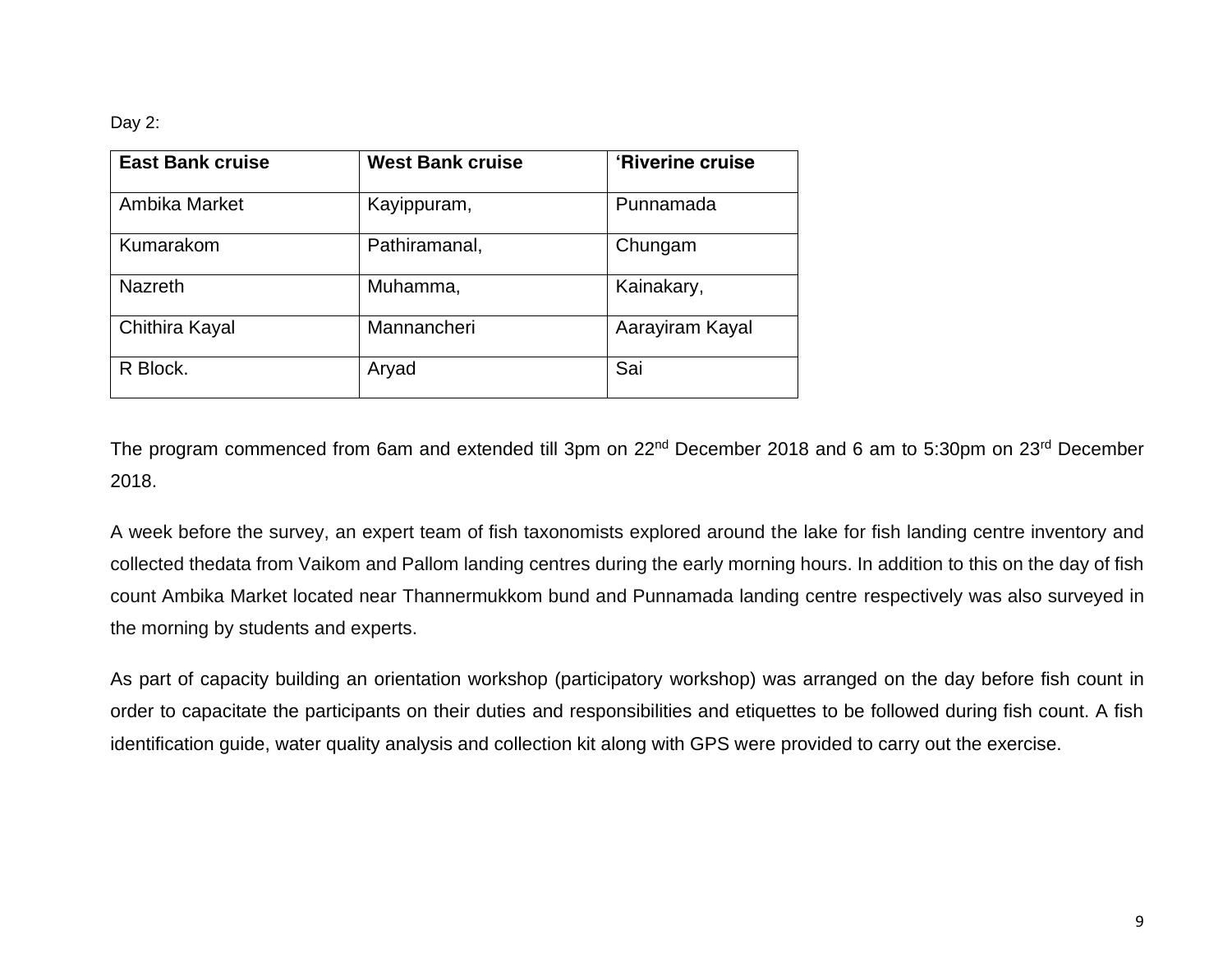### <span id="page-9-0"></span>**Fig 1: Cruise Map (South)**

#### Southern Cruise Map

The whole survey team will be divided into 3 cruise

- 1. Thannermukkom Cruise
- 2. Kayippuram Cruise
- 3. Alappuzha Cruise

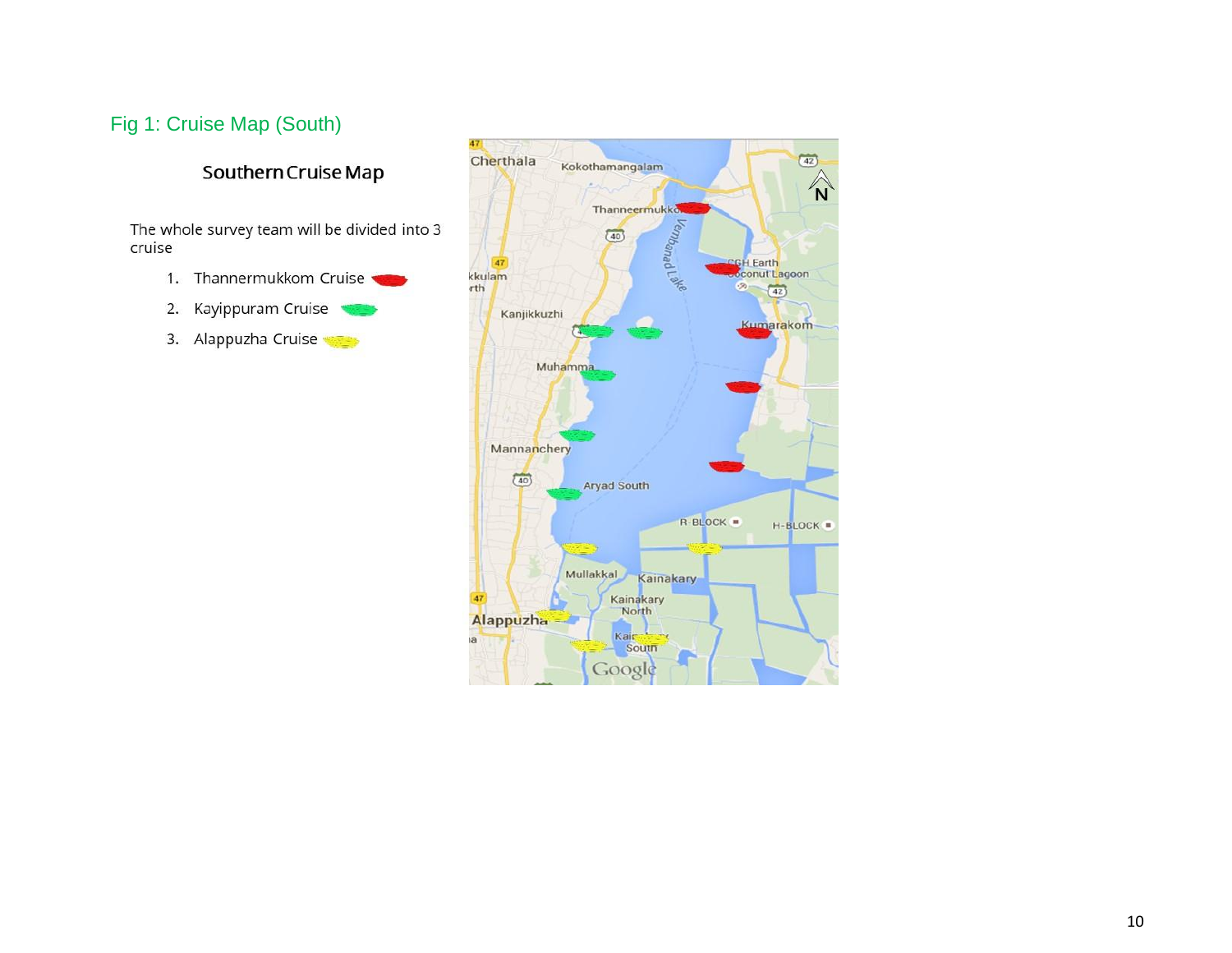### <span id="page-10-0"></span>**Fig 1: Cruise Map (North)**

#### Northern Cruise Map

The whole survey team will be divided into 3 cruise

- 1. Murinjapuzha Cruise
- 2. Arookutty Cruise
- Eranakulam Cruise 3.
- 4. Manjali

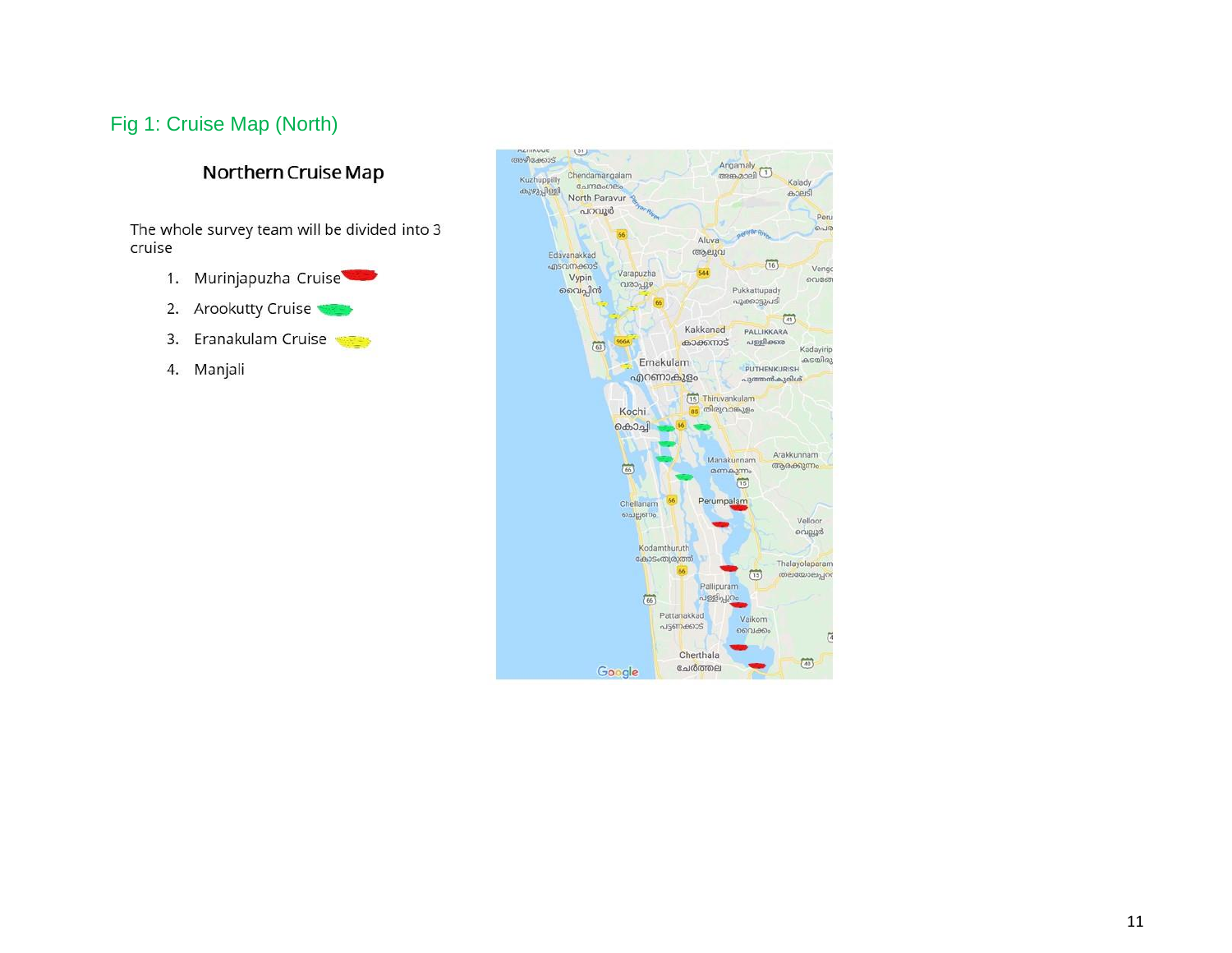#### <span id="page-11-0"></span>**Experimental Fishing**

**This was facilitated with the help of local fishers who accompanied the cruise at all different stations using three major fishing gears, namely;**

- **1. Gill Net: One gill net each was laid at six locations; i.e., at two sites for each cruise. The nets were laid by around 2am and was retrieved by 6am. The collection was ice preserved till each team arrived for inspection. All entries were made on to the survey forms distributed to the participants**
- **2. Cast Net: Cast net was thrown at five points each at all five sites of each cruise (total = 5X5X3). Entries were made as mentioned above. The specimens obtained were either left back after successful identification and counting or collected in alcohol/formalin depending upon the use to be carried out later on. Alcohol preservation was preferred in case of DNA analysis and formalin in case of further morphological lab examination.**
- **3. Scoop Net: Scoop net was also carried out five times at each at all five sites of each cruise and the following activities were done as the same as above.**

**The abundance (number of individuals at each sampling point) and diversity (type of each species) data had been recorded on the respective survey forms provided to the participants. An additional replicate data was also collected this year in order to maintain track of the number of individuals obtained per each netting.**

#### <span id="page-11-1"></span>**Inventory made from Fishers**

**This was carried out with the due participation of local fishers who allowed us to check the species, which contributed to their catch on the count day. Enquiries were also made on the fishing methods and socio-economic information of the fishers. The obtained informationwasrecorded to the respective survey forms.**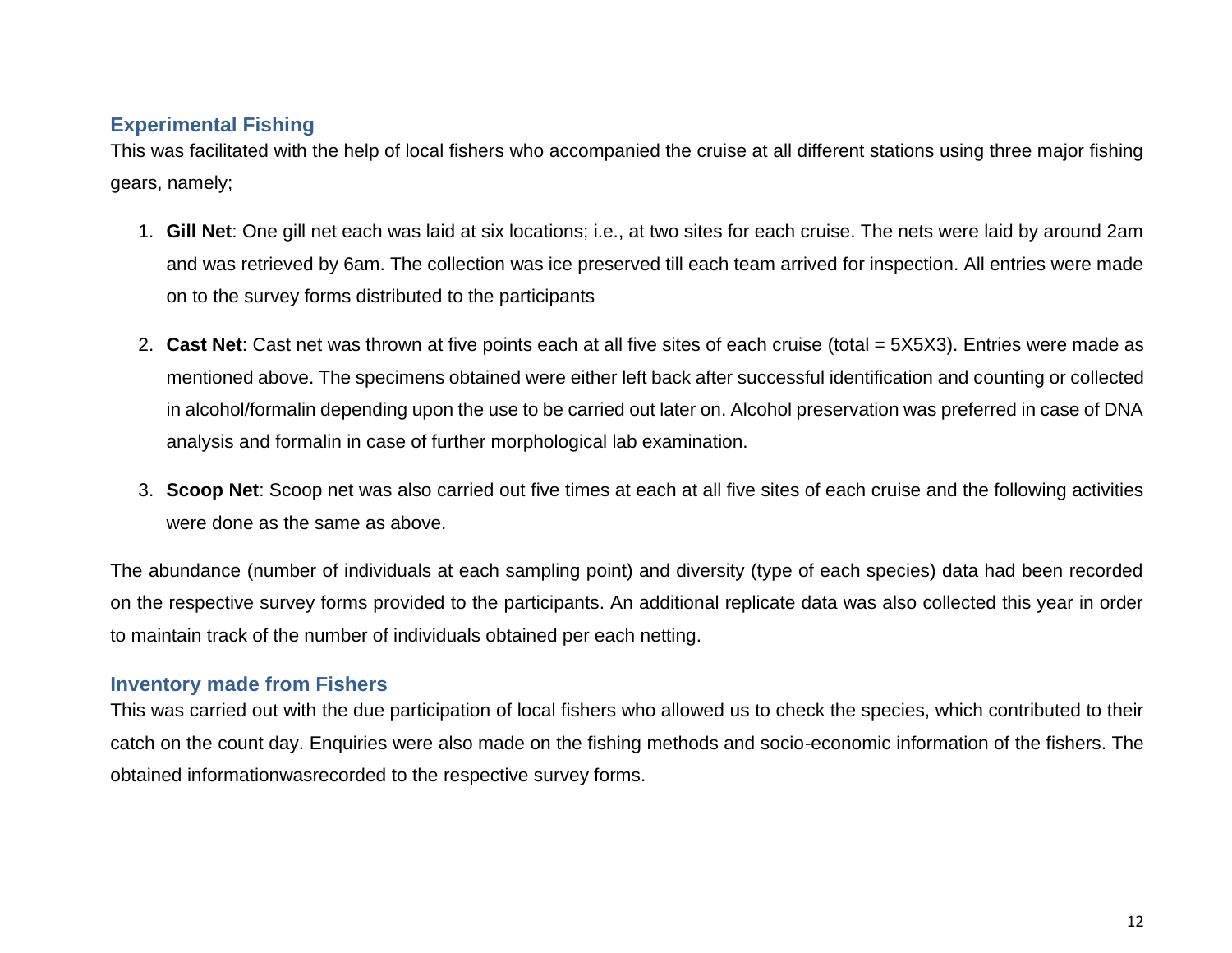#### <span id="page-12-0"></span>**Inventory made from Landing-centers**

**The major landing centers around the sampling sites viz. Punnamada, Pallom and Vaikom were visited on the two consecutive days prior to fish count and the species diversity were recorded. The type of gear used and the percentage of commercially important fishes to the catches were recorded in consultation with the fishers.**

## <span id="page-12-1"></span>**Water Quality Parameters**

**Water quality parameters were tested onsite as well as offsite.** 

#### <span id="page-12-2"></span>**Onsite***:*

- **pH: pH is a numeric scale used to specify the acidity or basicity of an aqueous solution. pH was measured using standard pH solution marketed by C.P.R. Environmental Education Centre, Chennai (CPREC). Water samples were collected and analyzed 3 times each to arrive at concordant values. In addition, samples were also taken aboard for confirmatory lab analysis.**
- **Transparency: Transparency of water relates to the depth that light penetrates water. As light penetrates water, it becomes attenuated and altered in its spectral composition. The change that occurs is from predominantly yellow light at the surface to blue-green at depth in clear water or yellow-green in waters having a high concentration of dissolved organic material. Secchi disk is a simple device used to measure the transparency of water bodies. Water clarity is related to amounts of suspended particles (turbidity) as well as amounts of phytoplankton and zooplankton. Seechi readings were carried out at all sites and valued were recorded on to survey forms.**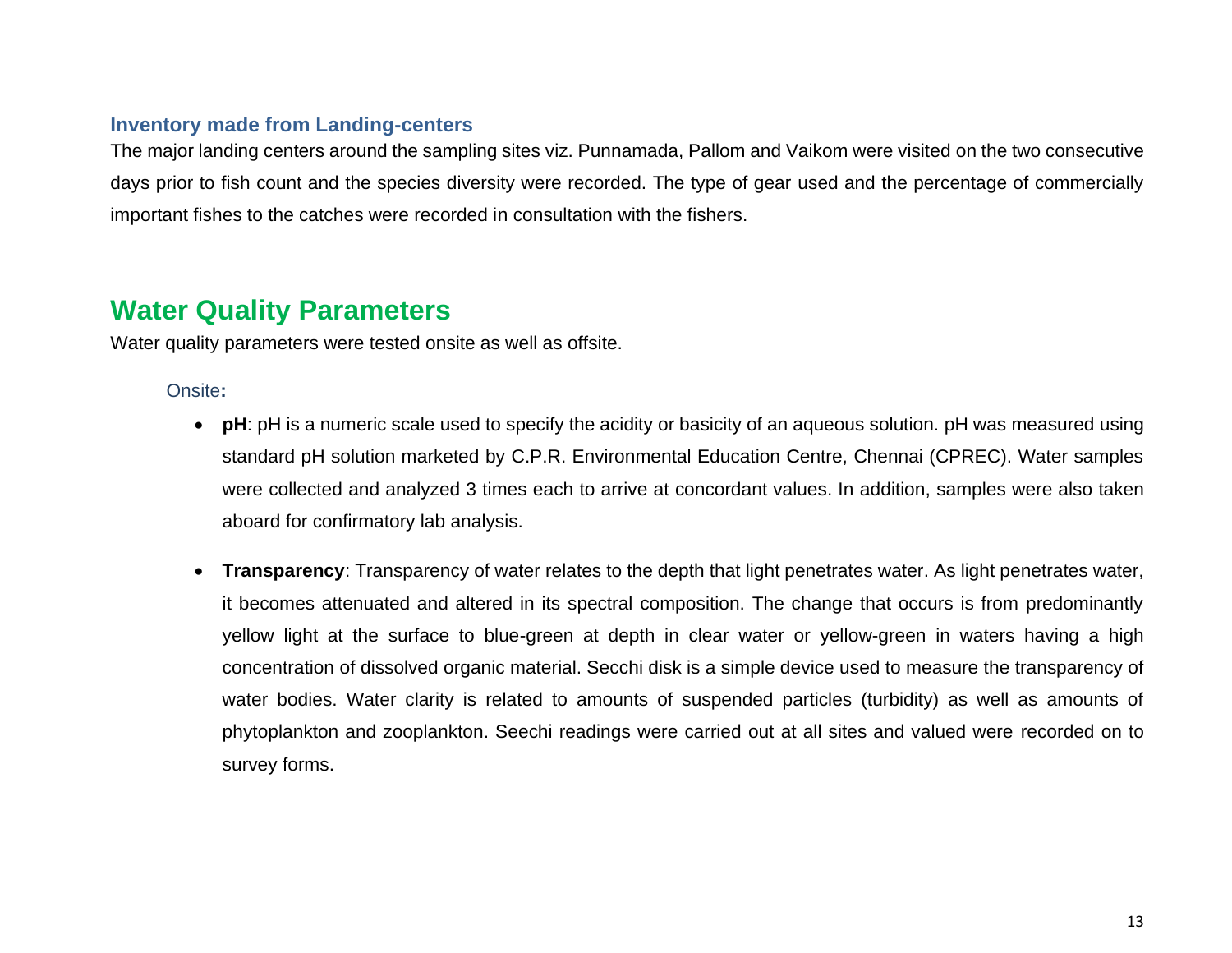- **Temperature (atmospheric/water): Temperature exerts a major influence on the biological activity and growth of aquatic organisms. Both water and atmospheric temperatures were measured at all sites using alcohol based laboratory thermometers. Results were recorded on to survey forms.**
- **Salinity: Salinity is the amount of dissolved salt substance of the water. Salts are compounds like sodium chloride, magnesium sulfate, potassium nitrate, and sodium bicarbonate which dissolve into ions. Salinity was measured at all sites using a salinometer and the readings were recorded on to survey forms.**
- <span id="page-13-0"></span>**Offsite: Water samples were collected in 500ml water bottles to be analyzed at Kerala State Pollution Control Board (KSPCB) affiliated labs. Water samples forestimation of dissolved oxygen was fixed in field using Winkler A and B respectively after which all samples where preserved in ice boxes.**
	- ◆ Total Hardness: Total hardness is defined as the sum of calcium and magnesium hardness (Even though Fe<sup>2+</sup>, **Fe3+, Sr2+, Zn2+, and Mn2+ may contribute to water hardness, their levels are typically much less than Ca2+ and Mg2+. Their levels are not usually included in total hardness measurements) in mg/L as CaCO3. Ideal quality water should not contain more than 80 mg/L of total hardness as CaCO3. (Vernier).**
	- ◆ Dissolved Oxygen (DO): Dissolved oxygen (DO) is the amount of oxygen that is present in the water. It is **measured in milligrams per liter (mg/L), or the number of milligrams of oxygen dissolved in a liter of water. Samples to be analyzed was collected using Winkler method.**
	- ◆ **Nitrate: Presence of nitrate in lakes could be from agriculture run-off waters as fertilizers are considerably made of nitrate owing to its high solubility and biodegradability. (Laue et al., 2006). Presence of normal levels of nitrates usually does not have a direct effect on aquatic organisms. Algae and other plants use nitrates as a source of food. If algae have an unlimited source of nitrates, their growth is unchecked. This could lead to "Eutrophication",**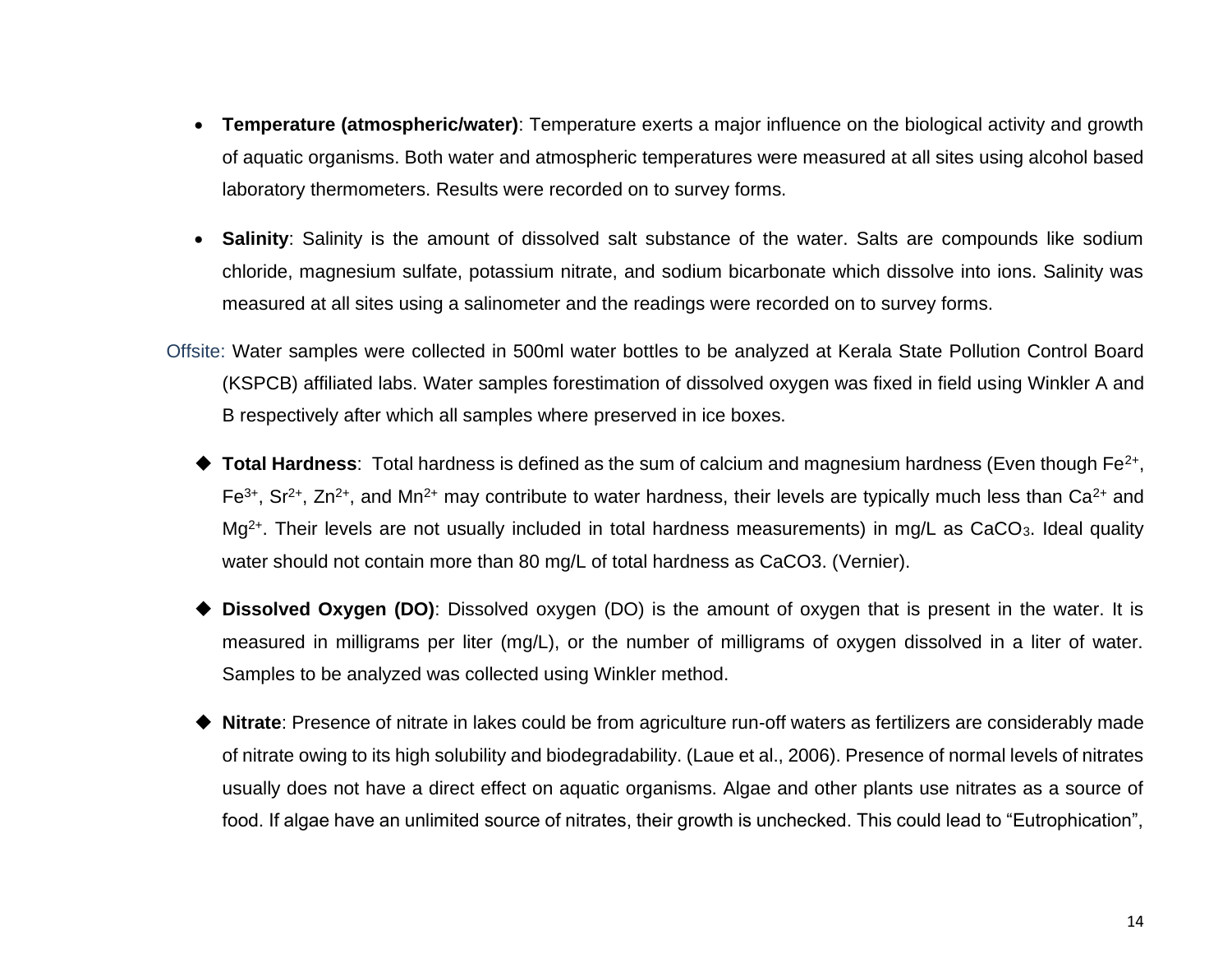**anoxia to lake conditions etc. Levels exceeding 50 mg/L (ppm) nitrate-nitrogen are considered unhealthy for lakes.**

- ◆ Nitrite:Nitrites occur in water as an intermediate product in the biological breakdown of organic nitrogen, being **produced either through the oxidation of ammonia or the reduction of nitrate. The presence of large quantities of nitrites is indicative of waste water pollution. Levels exceeding 0.55 mg/L (ppm) nitrite-nitrogen can cause 'brownblood' disease in finfish.**
- ◆ Iron: Concentrations above 1 mg/L will impart a foul taste to the water. High concentrations can indicate runoff **from mining operations or industrial effluent and indicate the need for further investigation before prescribing a treatment regimen. Proper lake water limit levels are unavailable.**
- ◆ **Phosphate: High phosphate concentrations in surface waters may indicate fertilizer runoff, domestic waste discharge, or the presence of industrial effluents or detergents. If high phosphate levels persist, algae and other aquatic life will flourish, eventually decreasing the level of dissolved oxygen due to the accelerated decay of organic matter. Algae blooms are encouraged by levels of phosphate greater than 25 micrograms/L.**
- ◆ Others: Magnesium, Calcium and Sulphate were the other measured parameters.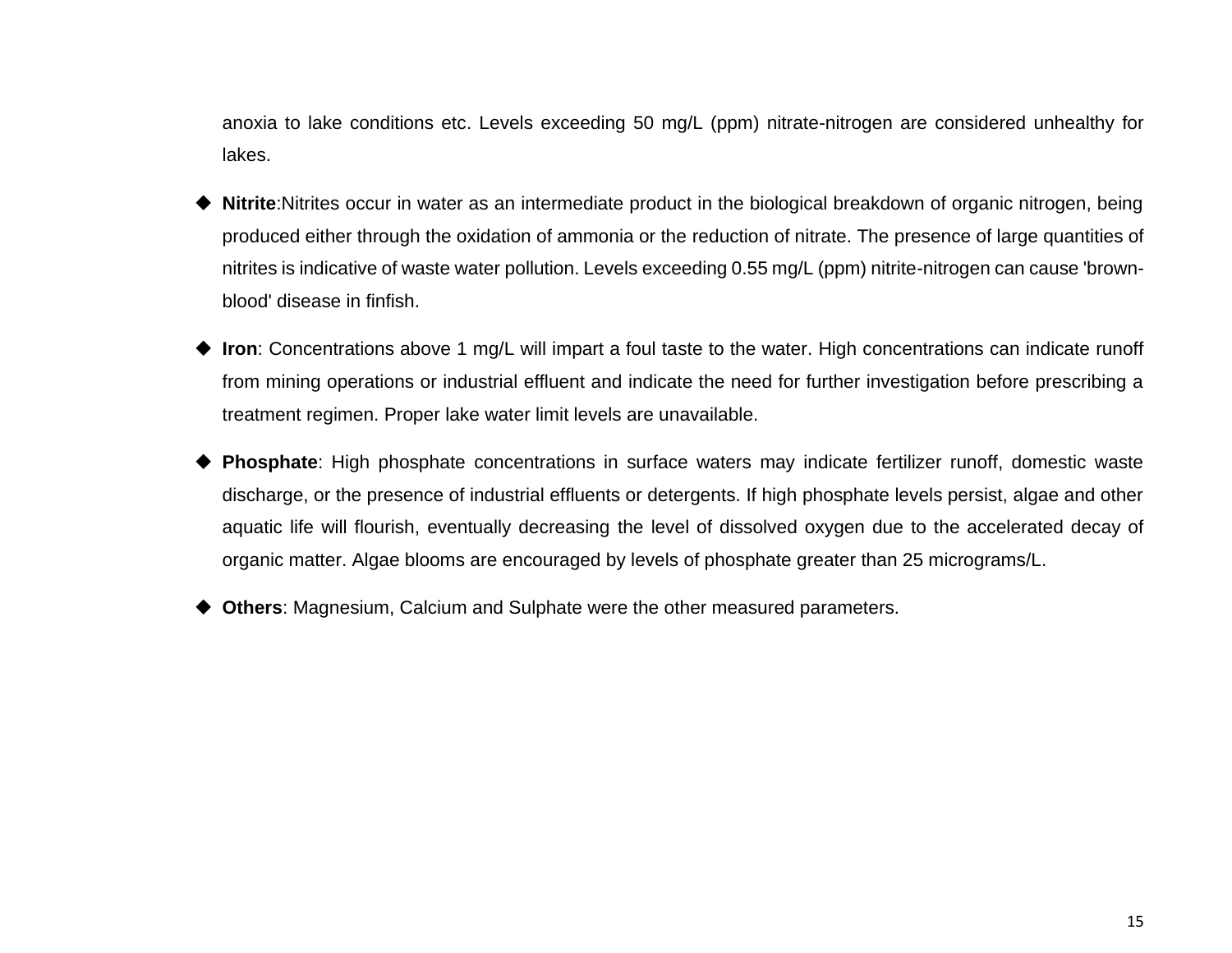# **Orientation Workshop**

**Orientation workshop for the participants was conducted on 29 th May 2019 at Karmasadhan, Alappuzha by 6 pm. Shri. Jojo T. D (Project Coordinator, ATREE-CERC) delivered the welcome address. This was followed by an orientation session by Ms. Maneeja Murali (Program Officer, ATREE-CERC) where she discussed a brief history of Vembanad and CERC's activities, and the objectives of Vembanad Fish Count. Methodology used for data collection and the basic etiquettes and discipline/safety measures to be followed during the cruise. Participants for the program were divided into three teams for both days. For each team, a cruise leader was selected, who were assigned the task of making the organizational groups and functional groups for effective conduct of the survey. Fishing gears, resource materials and survey forms were distributed to each team before dispersing for dinner. The three designated teams for day 1 were Murinjapuzha cruise (starting from Murinjapuzha), Aroorkutty cruise (starting from Arookutty market) and High court cruise (staring from high court area). For day 2, East bank (Starting from Kumarakom), West Bank (Kayippuram) and Riverine (Starting from Alappuzha). Mr. Anu Radhakrishnan (Research Associate, ATREE-Bangalore), Ms. Maneeja Murali (Program Officer, ATREE-CERC) and Mr. Bibin Xavier (Project Assistant, ATREE-CERC) were the resource persons for all three cruises for both days.**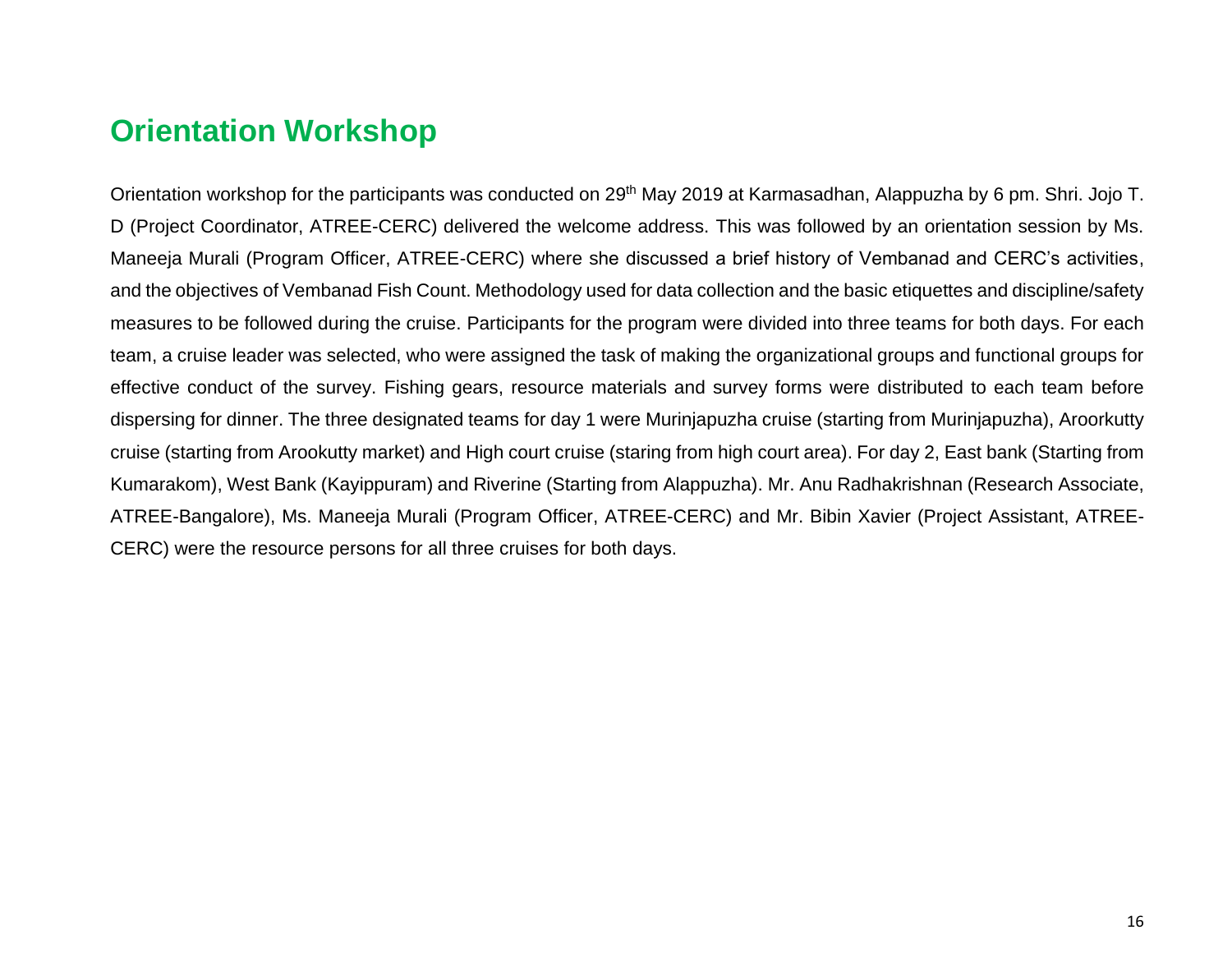### <span id="page-16-0"></span>**Vembanad Fish Count – 2019 Report**

**On 30th May, Fish Count was flagged off by Shri. K. V. Dayal (Noted Enviromentalist), from Kayippuram jetty; the Thannermukkom and West bank cruise started from this point. The Riverine cruise started from finishing point, Alappuzha** 

**The cruise boats moved towards each sites where the team halted for approximately 35-45mins and conducted experimental fishing with the help of different gears; viz. gill net, cast net and scoop net. Onsite water quality data and water for offsite analysis were also collected along with data pertaining to fish habitats including primary visual data. The team members of each cruise also discussed and compiled the data collected, to make a rough presentation in the concluding session.**

**All teams reached Ernakulam, and hated for the night from where it was continued for day 2. The collectibles and data were compiled together to provide with the necessary conclusions.**

### <span id="page-16-1"></span>**Results and Discussion**

**VFC 2019 reported 43, 50, and 5 fin-fishes (Annexure - 1) south of Thannermukkom bund, north of Thannermukkom bund and shell-fishes, totaling to 98 species. This count is 17 species less when compared to the post flood fish count conducted in December 2018. The reason for this large decline in species diversity could be due to Jelly-fishes, which were found in excess due to heavy salinity ranging between 16-26ppt. Improper opening closure of bunds and fewer pre-monsoon showers are to blame on this regard. Owing to this phenomenon fisherfolks are heavily affected since nettings are ineffective. Pangasius sps. a pure exotic species found more than 100kgs from wild. Need to ascertain if it is displacement or breeding in the wild. If in wild, chances of invasion to be reckoned.**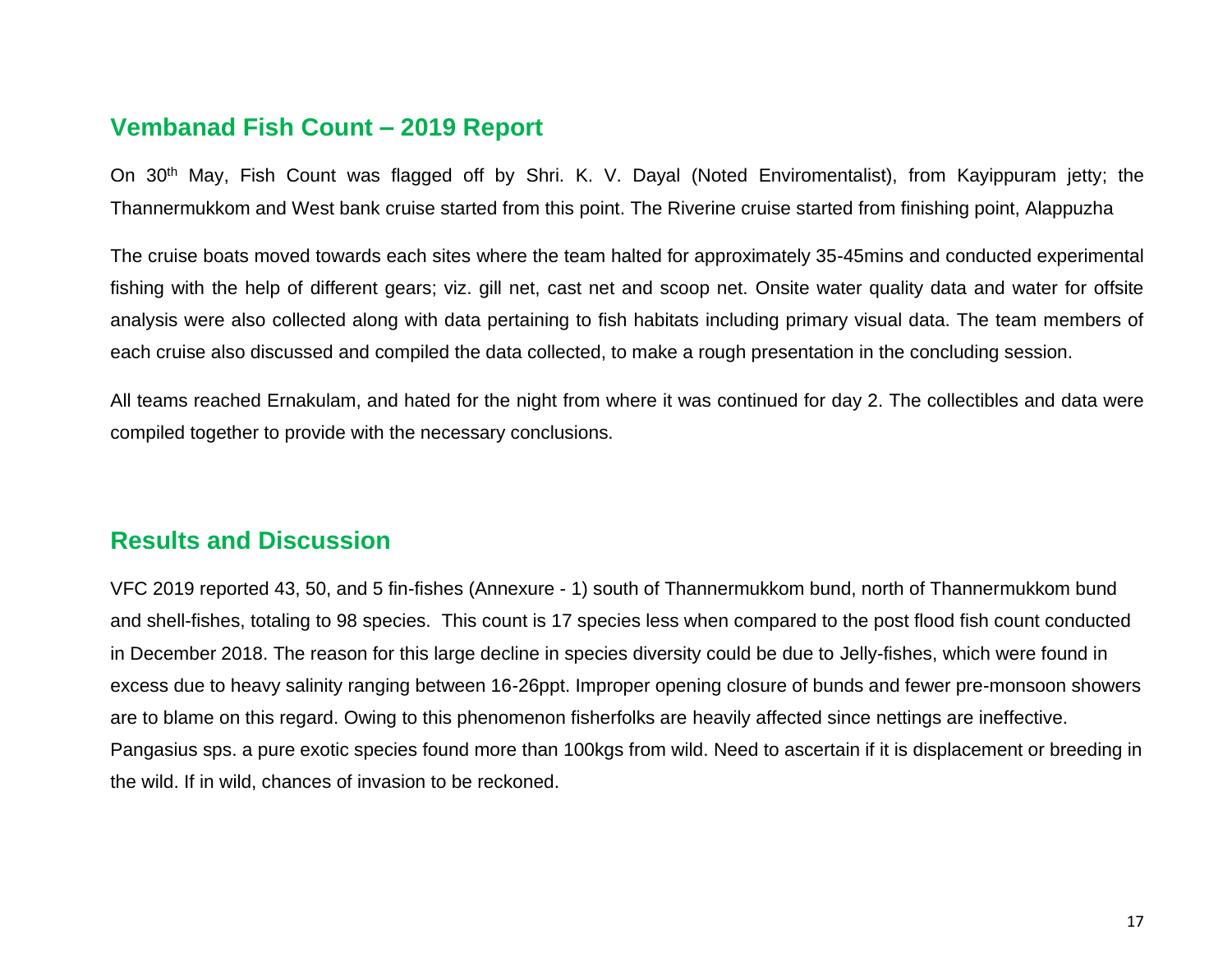**Water chemistry in VFC 2019 showed huge variations in pH, Sulphate, and dissolved oxygen concentrations. pH varied between a least of 3.9 at T4 to a maximum of 7.6 at A3. However, compared to previous fish counts this is the first time we have seen a huge number of sites showing a pH below 6, precisely 18 sites, with most of the sites south of Thannermukkom bund or near to the southern part of the north section of bund. Detailed studies might be required to ascertain if the opening and closure of bund has a role to play. Dissolved oxygen percentage is considered to have 100% concentration in the upper half of column and ateast 60% at the lower half due to the hydrodynamic nature of estauries. While none of the site showed a 100, most of the sites also failed to reach a 60%. Decresing depths and over usage of houseboats alongside agricultural runoff could be the reasons. (Annexure - 2)**

### <span id="page-17-0"></span>**Suggestions**

● **The state and central Governments should put efforts to sustain the fisheries sector through a holistic approach which includes habitat protection, enforcement of regulations and adoption of co-management strategies. This will lead to improving the livelihoods of fishers and avoiding further degradation and deterioration of habitat quality of the ecosystem.**

● **Regular Fish survey and water quality analysis should be conducted during all three seasons viz. Monsoon (June-August), Post-Monsoon (October-November) and Pre-Monsoon (March-April) may be carried out for at least 3 years to make better estimation on fish diversity and ecosystem health of the lake. Long term monitoring mechanism on population dynamics of various fish species which are thought to be declining and study the effect of Thannermukkom Bund on migratory fishes Vembanad should be taken up through collaborative projects involving various research organizations.**

● **Develop an Index for lake conservation like Index of Biotic Integrity (IBI) forVembanad Lake ecosystem (standards for water quality and the organisms inhabiting the lake indicating ecosystem health) and regular monitoring to ensure its sustainable health.**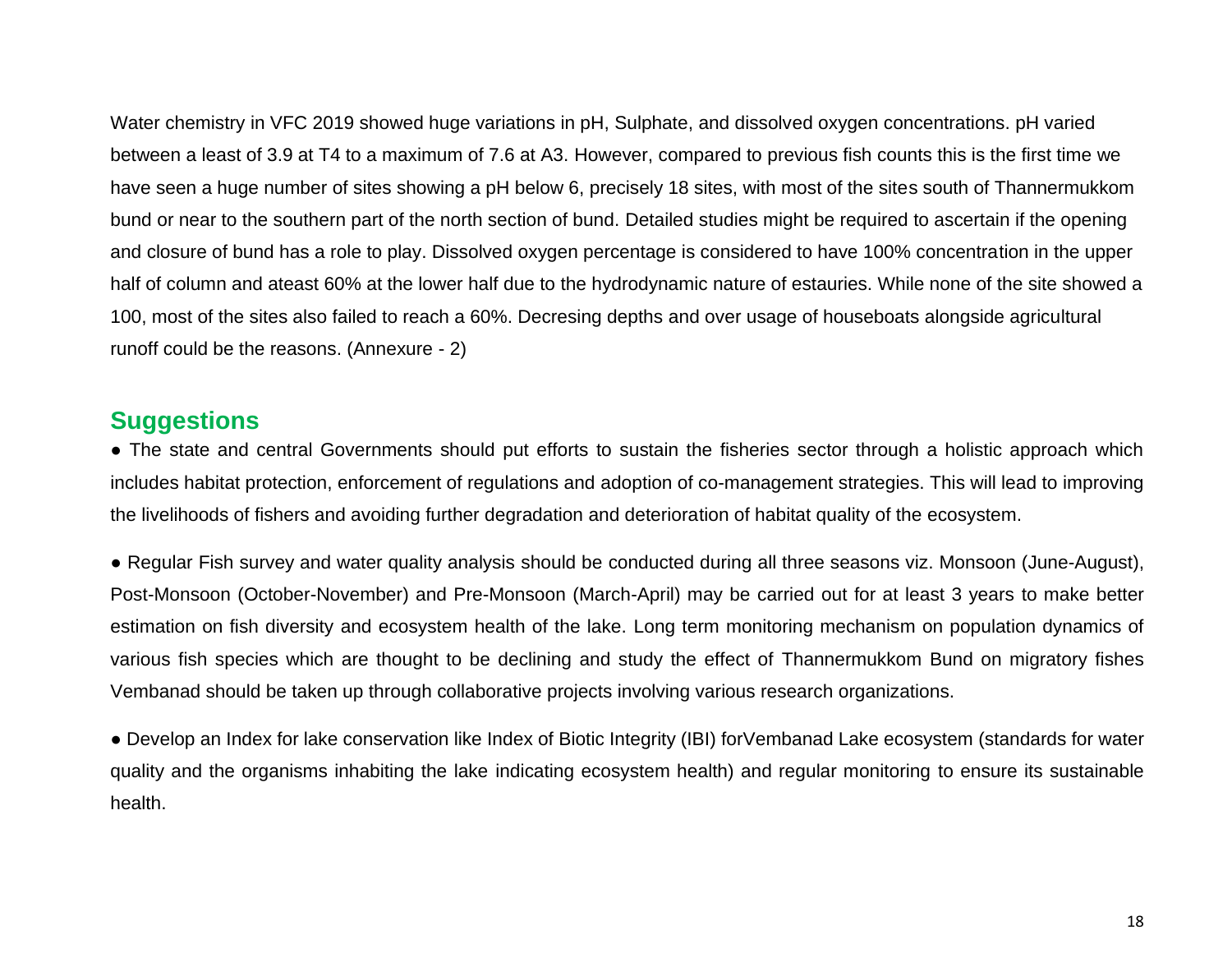● **Awareness programs should be conducted within the community inhabiting around the lake and tourists visiting the ecosystem regarding its global importance in sustainable living and existence of all living organisms and the bigger role it could play in mitigating global climate change and ecological vulnerability if developed as a conservation model.**

● **Whenever wherever possible undisturbed areas of Vembanad Lake/Kole should be maintained as such to retain its pristine nature to set itself as control and scale up the health levels of the rest of the areas to a standard point possible.**

● **Strict pollution control policies should be developed and implemented in compliance with Wetland and Paddy Conservation Act 2008.**

● **A strict fishing policy should be formulated by analyzing various methods currently used in the ecosystem so that only the most sustainable ones are selected for practice in lake.**

● **Existing natural habitats and native vegetation like those surrounding Pathiramanal islands, the reclaimed portions of lake at Chithira and Rani Block of kayals should be declared as No Take Zones.**

● **Develop breeding and hatchery protocols for fishes that are used in ranching and stock enhancements.**

● **Measures should be taken to protect riparian and indigenous macrophytes inhabiting the lake.**

● **Ban monsoon flood plain fishery (Ootha piditham) when spawning individuals are largely targeted.**

● **stablishing a democratic-management system should be a top priority for fisheries planners in the Vembanad. This should be based on a bottom-up strategy rather than the conventional top-down schemes which have been a failure.**

● **Collaborations between various central and state government organizations, research institutes, universities, colleges, nongovernmental organizations and cooperatives with due participation of local stake holders should be made and efficient**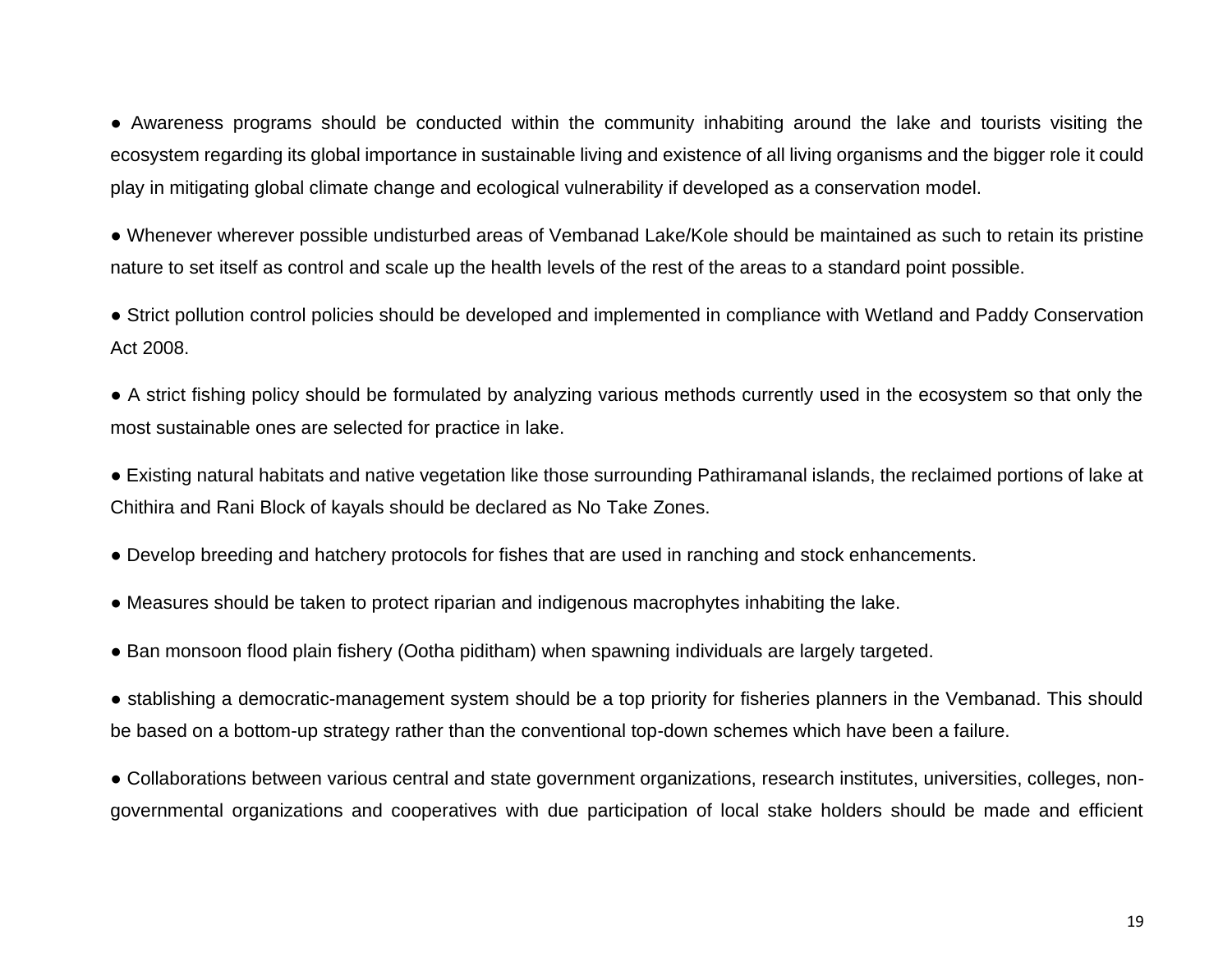**programs for protecting the lake, its resources and the livelihoods of the fishers depending on the ecosystem should be adapted.**

- **Municipal drains should empty to the lake only after proper treatments and the water disposed henceforth should meet the ideal standards of estuarine lake water or freshwater system.**
- **Revisit India's quarantine policies and revamp in such a manner that illegal fish or for that matter any kinds of species exotic in nature to India or that specific land area shall be strictly controlled so as to prevent any outbreak that might result in future.**
- **Handy books or field guides to identify already available exotics species in different landscapes of India, especially that Vembanad should be prepared so that layman could also be advised about alarming situations in systems.**

### <span id="page-19-0"></span>**Reference**

**● Asha, C. V, Cleetus, R. I., Suson, P. S., & Nandan, S. B. (2015). Environmental factors structuring the Fish assemblage distribution and Production potential in Vembanad estuarine system, India.** *International Journal of Marine Science***,** *5***.**

●**Bates, Roger G. Determination of pH: theory and practice. Wiley, 1973.**

●**CERC ATREE. (2013).** *Participatory Mapping of Natural Resources in Vembanad Lake***. Retrieved from www.vembanad.org**

●**Commission, P. (2008).** *Report on Visit to Vembanad Kol, Kerala, a Wetland Included Under the National Wetland Conservation and Management Programme of the Ministry of Environment and Forests.* **Retrieved from http://203.200.22.249:8080/jspui/handle/123456789/4074.**

●**Dunbar, Jeffery A (2001) Casting net NC Coastal fishing. Retrieved 25 August 2008.**

●**Florence, M. A. (2012). Sustainability and livelihood issues of Vembanad Ecosystem fisherfolk communities with special**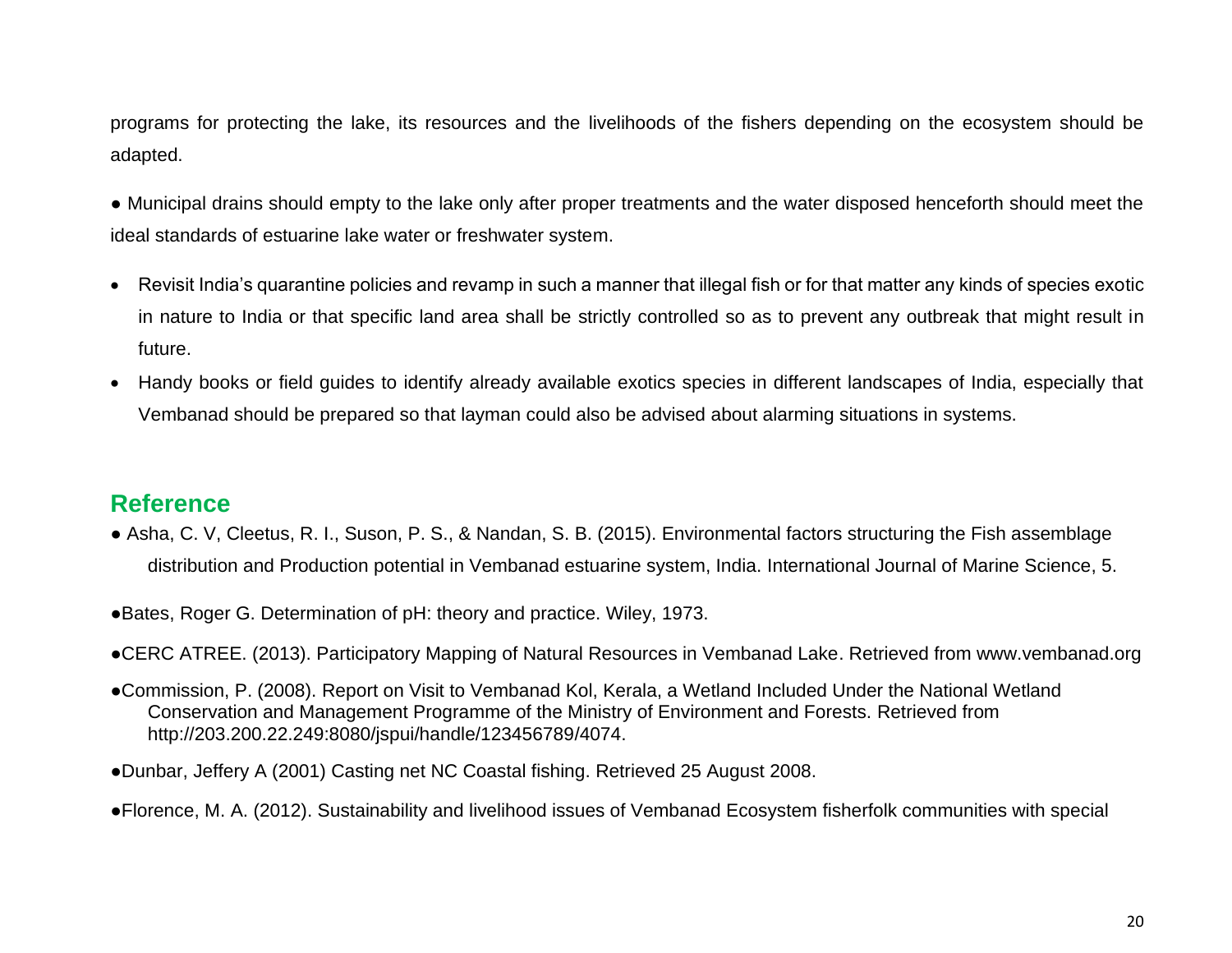#### **reference to Muhamma and Thanneermukkom villages.**

●**Fondriest Environmental, Inc. "Dissolved Oxygen." Fundamentals of Environmental Measurements. 19 Nov. 2013. Web. [<http://www.fondriest.com/environmental-measurements/parameters/water-quality/dissolved-oxygen/>](http://www.fondriest.com/environmental-measurements/parameters/water-quality/dissolved-oxygen/)**

●**Geetha, R., Chandramohankumar, N., & Mathews, L. (2007). Distribution of total reactive fluoride in sediments of Kuttanad waters.** *INDIAN JOURNAL OF ENVIRONMENTAL PROTECTION***,** *27***(11), 1001.**

●**Hedley, M. J., Stewart, J. W. B., & Chauhan, B. (1982). Changes in inorganic and organic soil phosphorus fractions induced by cultivation practices and by laboratory incubations. Soil Science Society of America Journal, 46(5), 970-976.**

- ●**Kannan, K. (1979). Ecological and socio-economic consequences of water-control projects in the Kuttanad region of Kerala.**  *Proceedings of the Indian Academy of Sciences Section C: Engineering Sciences***,** *2***(4), 417–433.**
- ●**Kannan, K. P. (1979). Ecological and socio-economic consequences of water-control projects in the Kuttanad region of Kerala.** *Proceedings of the Indian Academy of Sciences Section C: Engineering Sciences***,** *2***(4), 417–433.**
- ●**KrishnaKumar, K., & Dharmarajan, P. (2012).** *Fish and Fisheries in Vembanad Lake Consolidated Report of Vemband Fish Count 2008-2011***.**
- ●**Kumar, A. B. (2006). A checklist of avifauna of the Bharathapuzha river basin, Kerala.** *Zoo Print***,** *21***(8), 2350–2355.**
- ●**Kurup, B., & Harikrishnan, M. (2000). Reviving the Macrobrachium rosenbergii (de Man) fishery in Vembanad lake, India.**  *Naga, The ICLARM Quarterly***,** *23***(2), 4–9.**
- ●**Kurup, B. M., & Samuel, C. T. (1985). Fish and fishery resources of Vembanad Lake.** *Harvest and Post-Harvest Technology of Fishes. Central Institute of Fisheries Technology (CIFT) &Society of Fisheries Technologists (SOFTI), Kochi, India***, 77–82.**
- ●**Kurup, B. M., Sebastian, M. J., Sankaran, T. M., & Rabindranath, P. (1993). Exploited fishery resources of the Vembanad Lake.** *Indian Journal of Fisheries***,** *40***(4), 199–206.**
- ●**Laxmilatha, P., & Appukuttan, K. K. (2002). A review of the black clam (Villorita cyprinoides) fishery of the Vembanad Lake.**  *Indian Journal of Fisheries***,** *49***(1), 85–92.**
- ●**M.S. Swaminathan Research, F. (2007).** *Measures to Mitigate Agrarian Distress in Alappuzha and Kuttanad Wetland*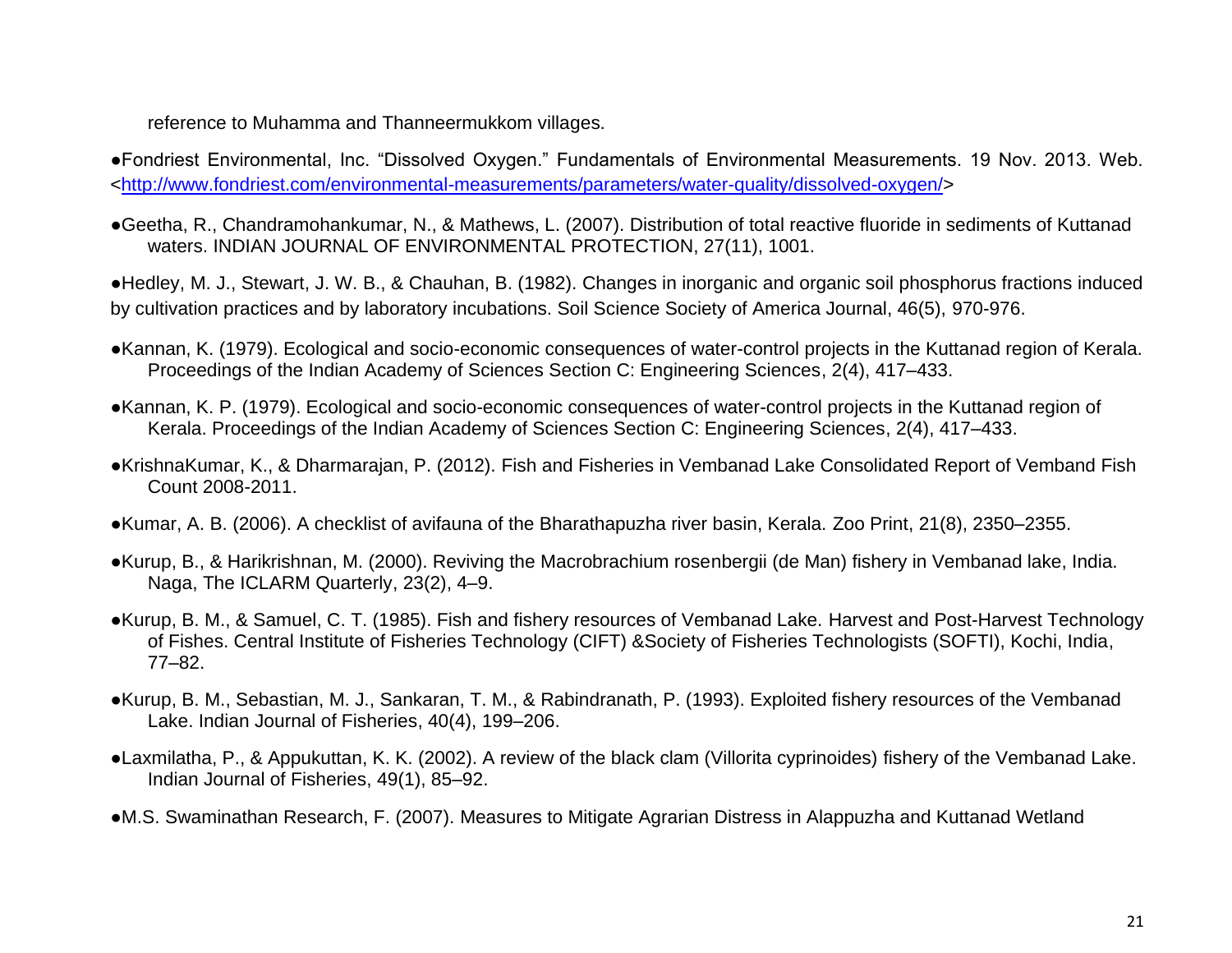#### *Ecosystem***.**

●**Manorama, K. C., & Agricultural, K. (n.d.). Nature Watch.**

●**Mayaja, N. A., & Srinivasa, C. V. (2014). Rainfall characteristics of Pampa river basin, Kerala: A time series analysis.**

●**Michaud, J.P. 1991. A citizen's guide to understanding and monitoring lakes and streams. Publ. #94-149. Washington State Dept. of Ecology, Publications Office, Olympia, WA, USA (360) 407-7472. Moore, M.L. 1989.**

●**Murphy, B. R., & Willis, D. W. (Eds.). (1996). Fisheries techniques (2nd ed., p. 732). Bethesda, Maryland: American fisheries society.**

●**Narayanan, N. C. (2003).** *Against the grain: the political ecology of land use in a Kerala region, India.*

●**Narayanan, S. P., Thomas, A. P., & Sreekumar, B. (2011). Ornithofauna and its conservation in the Kuttanad wetlands, southern portion of Vembanad-Kole Ramsar site, India.** *Journal of Threatened Taxa***,** *3***(4), 1663–1676.**

●**Padmakumar, K. G. (2003). Open water fish sanctuaries.** *Kerala Calling***,** *23***(6), 34–36.**

●**Padmalal, D., Maya, K., Sreebha, S., & Sreeja, R. (2008). Environmental effects of river sand mining: a case from the river catchments of Vembanad lake, Southwest coast of India.** *Environmental Geology***,** *54***(4), 879–889.**

●**Ramsar. (2002). VEMBANAD-KOL WETLAND. Retrieved from https://rsis.ramsar.org/ris/1214**

●**Samuel, C. T. (2014). Studies on systematic and biology of the fishes of Vemabanad lake.**

- ●**Sathyanathan, N. (2010). Overview of farming practices in the water-logged areas of Kerala, India.** *International Journal of Agricultural and Biological Engineering***,** *3***(4), 28–43.**
- ●**Suseelan, C. (1987). Impact of environmental changes and human interference on the prawn fishery resources.** *Marine Fisheries Information Service, Technical and Extension Series***,** *73***, 1–5.**

●**Unnithan, V. K., Bijoy, N. S., & Vava, C. K. (2001). Ecology and fisheries investigations in Vembanad Lake.** *CICFRI Bull***, (107).**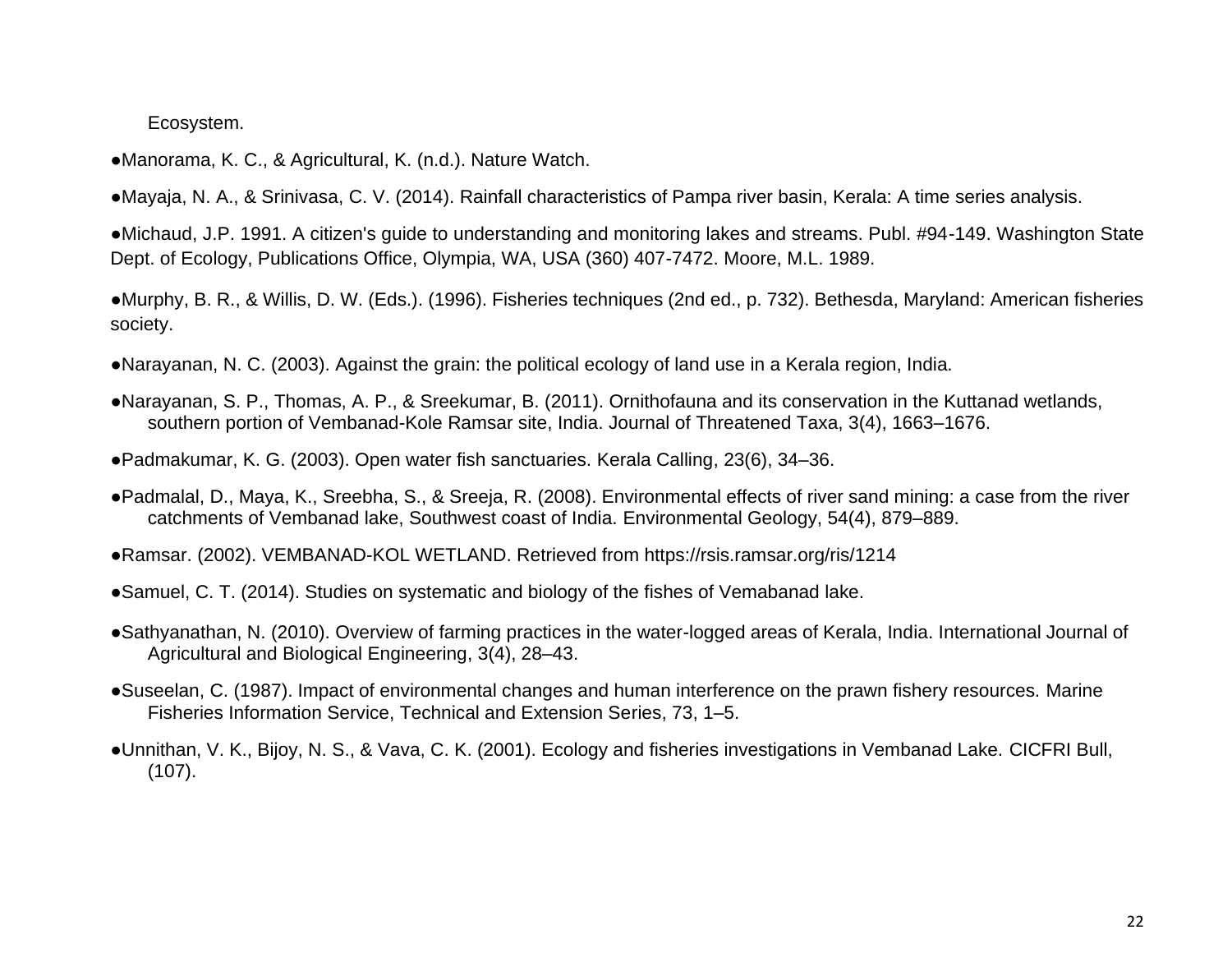●**Wolfgang Laue, Michael Thiemann, Erich Scheibler, Karl Wilhelm Wiegand "Nitrates and Nitrites" in Ullmann's Encyclopedia of Industrial Chemistry, 2006, Wiley-VCH, Weinheim.**

**<http://www.alken-murray.com/>**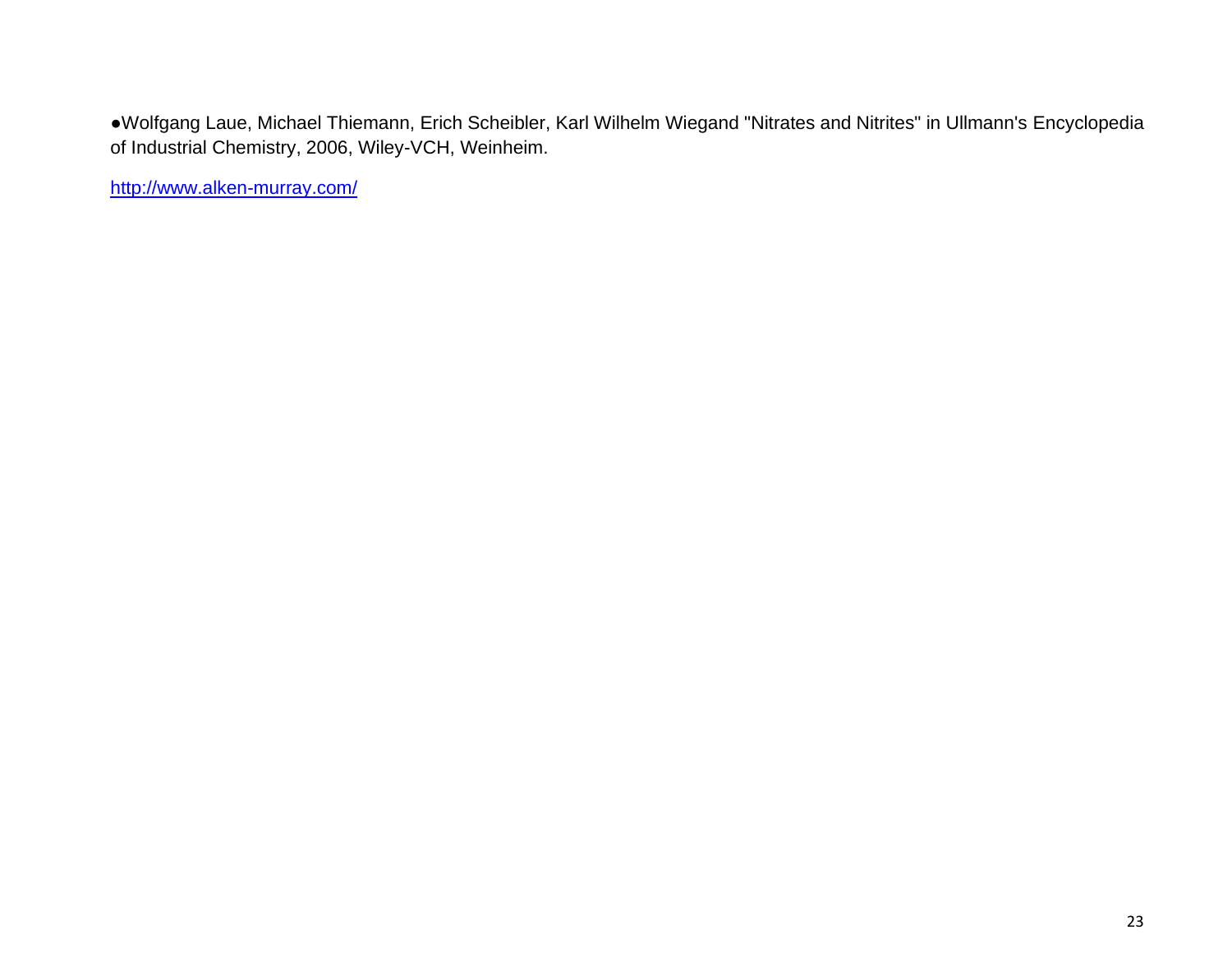# <span id="page-23-0"></span>**Annexure – 1 (List)**

## <span id="page-23-1"></span>**Fin-Fish Species List of VFC – 2018**

| South of Thannermukkom Bund       | North of Thannermukkom Bund |
|-----------------------------------|-----------------------------|
| 1. Ambassis ambassis              | 1. Ambassis ambassis        |
| 2. Ambassis gymnocephalus         | 2. Anodontostoma chacunda   |
| 3. Amblypharyngodon melettinus    | 3. Arius arius              |
| 4. Anabas testudineus             | 4. Arius maculatus          |
| 5. Anodontostoma chacunda         | 5. Arius subrostratus       |
| 6. Aplocheilus blochii            | 6. Brachirus orientalis     |
| 7. Aplocheilus panchax            | 7. Butis butis              |
| 8. Arius subrostratus             | 8. Caranx sexfasciatus      |
| 9. Brachirus orientalis           | 9. Caranx sps 2             |
| 10. Caranx ignobilis              | 10. Caranx sps.             |
| 11. Carinotetraodon travancoricus | 11. Chanos chanos           |
| 12. Channa diplogramma            | 12. Chelonodontops patoca   |
| 13. Channa pseudomarulius         | 13. Colichthys dussumieri   |
| 14. Channa striata                | 14. Congersox talabonoides  |
| 15. Chelonodontops patoca         | 15. Crenimugil seheli       |
| 16. Cynogolossus macrostomus      | 16. Cynoglossus cynoglossus |
| 17. Dawkinsia filamentosa         | 17. Dyascinia albida        |
| 18. Dayella malabarica            | 18. Ehirava fluviatilis     |
|                                   |                             |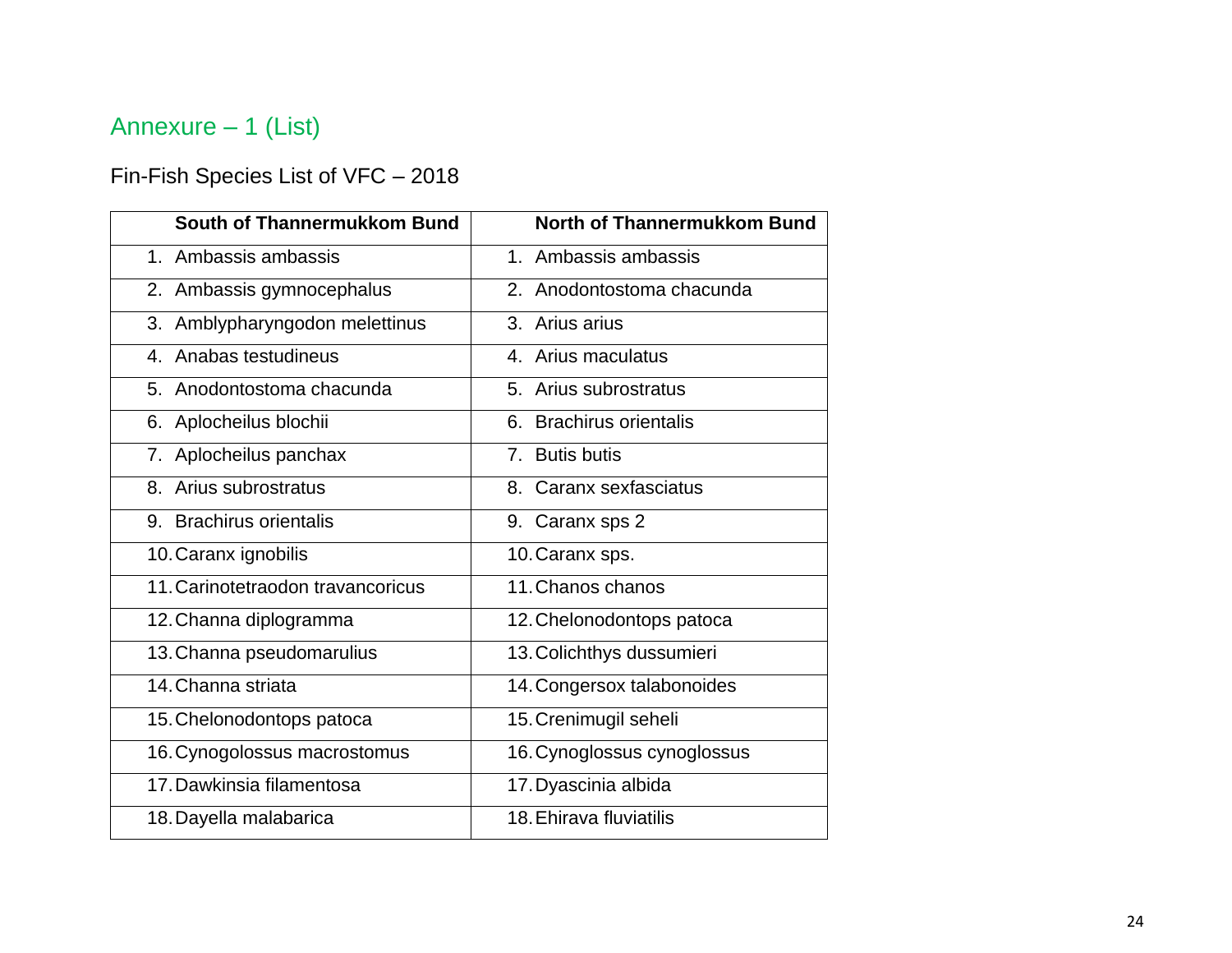| <b>19. Etroplus suratensis</b> | 19. Elops machnata            |
|--------------------------------|-------------------------------|
| 20. Gambussia affinis          | 20. Epinephelus               |
| 21. Glossogobius giuris        | 21. Epinephelus malabaricus   |
| 22. Heteropneustes fossilis    | 22. Epinephelus tauvina       |
| 23. Horadandia britani         | 23. Gaza minuta               |
| 24. Oryzias setnai             | 24. Gerres filamentosus       |
| 25. Horbagrus brachysoma       | 25. Gerres setifer            |
| 26. Hyporamphus xanthopterus   | 26. Grammoplite scaber        |
| 27. Labeo dussumieri           | 27. Grassostria madrasensis   |
| 28. Macrognathus guentheri     | 28. Hyporamphus limbatus      |
| 29. Mystus armatus             | 29. Johnius dussumieri        |
| 30. Mystus gulio               | 30. Lates calcarifer          |
| 31. Mystus occulatus           | 31. Liza parsia               |
| 32. Neochela dadyburjori       | 32. Liza subvirdis            |
| 33. Parambassis dayi           | 33. Lutjanus argentimaculatus |
| 34. Parambassis thomassi       | 34. Megalops cyprinoides      |
| 35. Photopectoralis bindus     | 35. Minodactylus argentius    |
| 36. Pseudetroplus maculatus    | 36. Mugil cephalus            |
| 37. Pseudosphromenus cupanus   | 37. Nematlosa nasus           |
| 38. Pseudosphromenus dayi      | 38. Nuchequila manuella       |
| 39. Puntius amphibius          | 39. Nuchequila nuchalis       |
| 40. Puntius parrah             | 40. Oreochromis mossambicus   |
|                                |                               |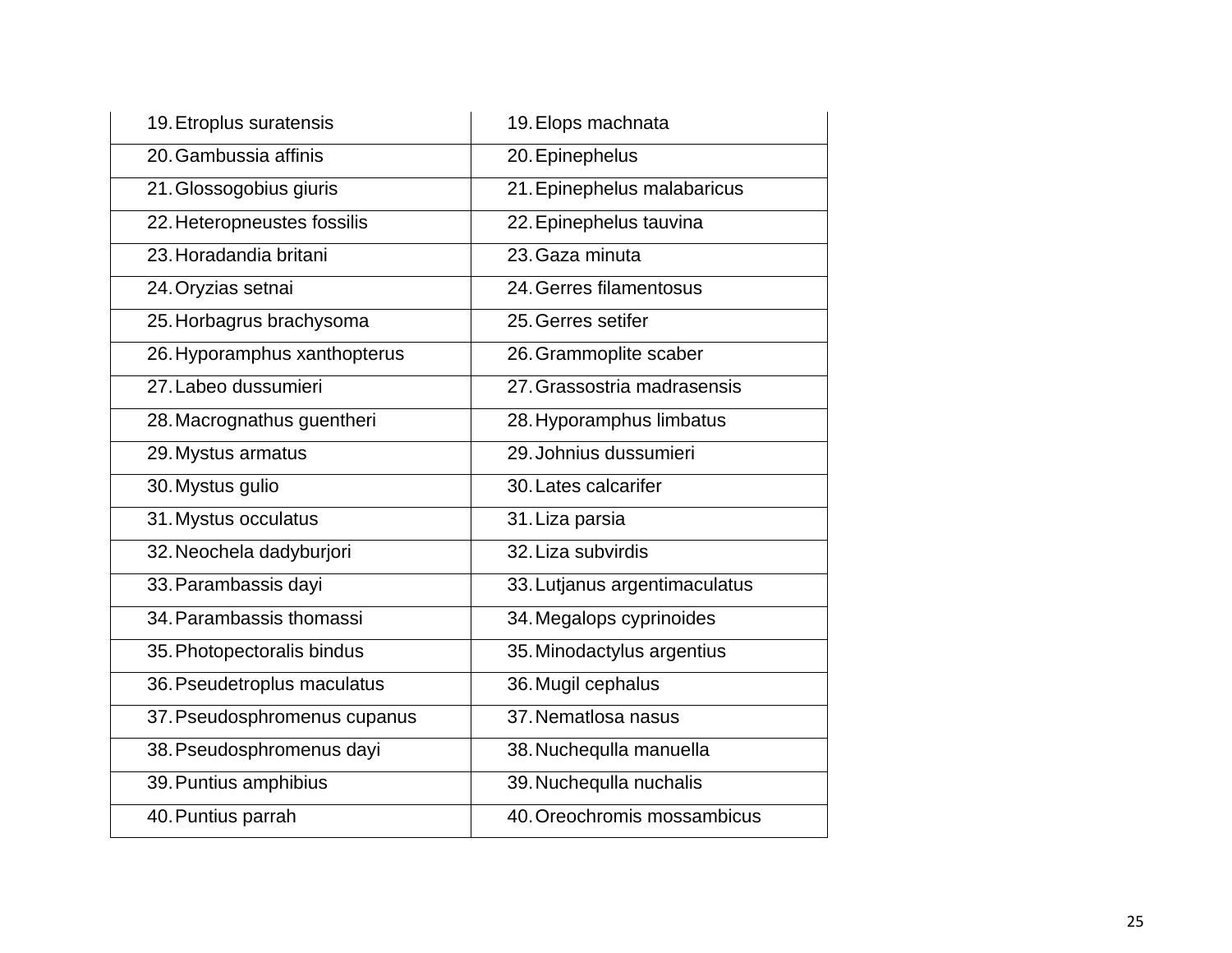| 41. Puntius vittatus  | 41. Oxyurichthys microlepis |
|-----------------------|-----------------------------|
| 42. Scatophagus argus | 42. Photopectoralis bindus  |
| 43. Siganus javus     | 43. Platycephalus indicus   |
|                       | 44. Pseudorhombus arsius    |
|                       | 45. Scatophagus argus       |
|                       | 46. Siganus canaliculatus   |
|                       | 47. Siganus javus           |
|                       | 48. Siganus sps             |
|                       | 49. Sillago sihama          |
|                       | 50. Sphrynae jello          |

# **Species recorded from the Landing Centre Pallom**

| <b>PALLOM</b> |                                             |  |  |  |  |  |  |
|---------------|---------------------------------------------|--|--|--|--|--|--|
| <b>SI No</b>  | <b>FIN FISHES</b>                           |  |  |  |  |  |  |
| 1             | <b>Mystus gulio (Hamilton 1822)</b>         |  |  |  |  |  |  |
| $\mathbf 2$   | Channa marulius (Hamilton 1822)             |  |  |  |  |  |  |
| 3             | <b>Pseudetroplus maculatus (Bloch 1795)</b> |  |  |  |  |  |  |
| 4             | Channa striata (Bloch 1793)                 |  |  |  |  |  |  |
| 5             | Channa diplogramma (Day, 1865)              |  |  |  |  |  |  |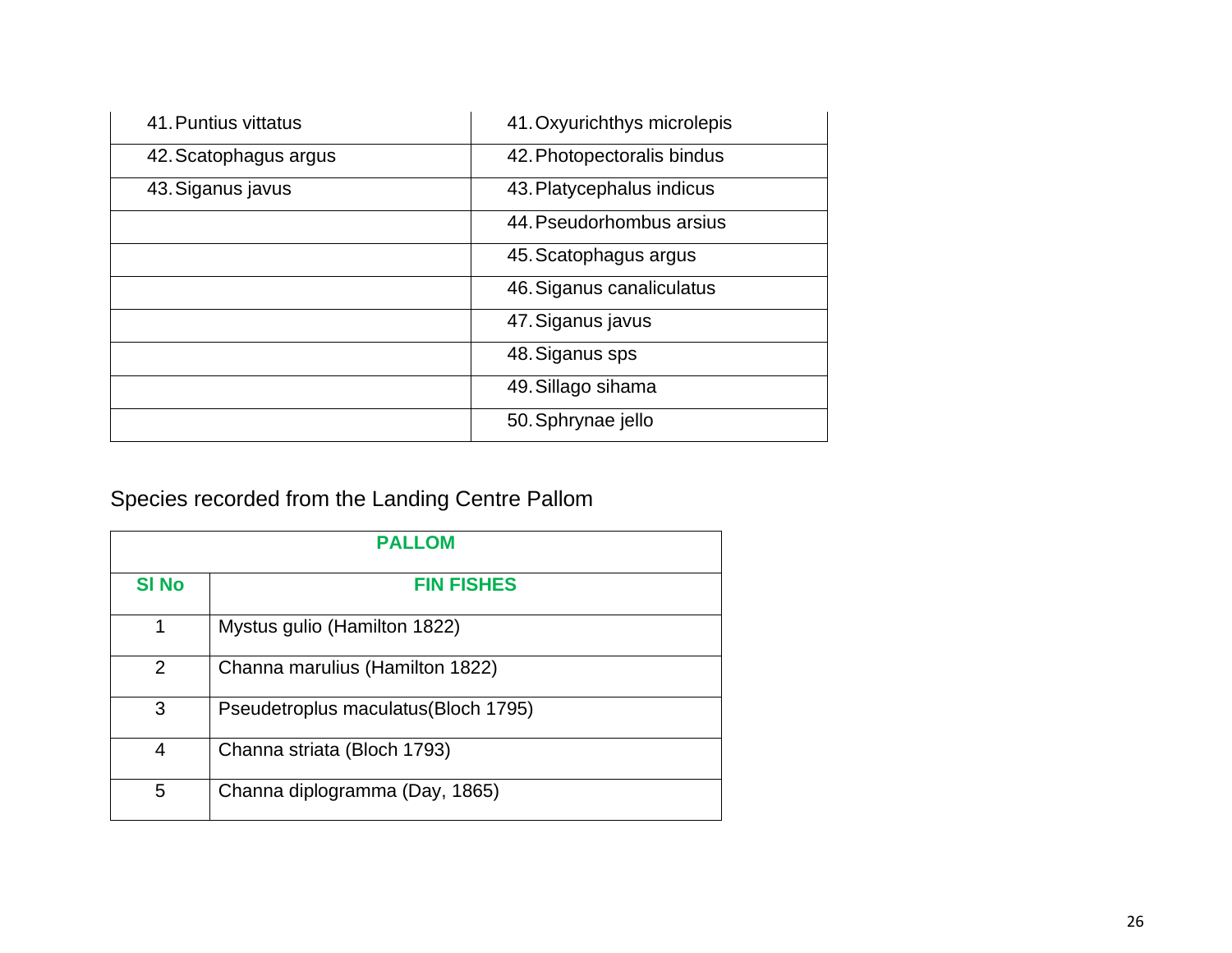| 6              | Heteropneustes fossilis (Bloch 1794)            |
|----------------|-------------------------------------------------|
| $\overline{7}$ | Labeo dussumieri (Valenciennes 1842)            |
| 8              | Macrognathus guentheri (Day 1865)               |
| 9              | <b>Systomus sarana (Hamilton 1822)</b>          |
| 10             | <b>Megalops cyprinoides (Broussonet 1782)</b>   |
| 11             | Horabagrus brachysoma (Günther 1864)            |
| 12             | <b>Mystus armatus (Day 1865)</b>                |
| 13             | Hyporhamphus xanthopterus (Valenciennes 1847)   |
| 14             | Etroplus suratensis (Bloch 1790)                |
| 15             | <b>Puntius filamentosus (Valenciennes 1844)</b> |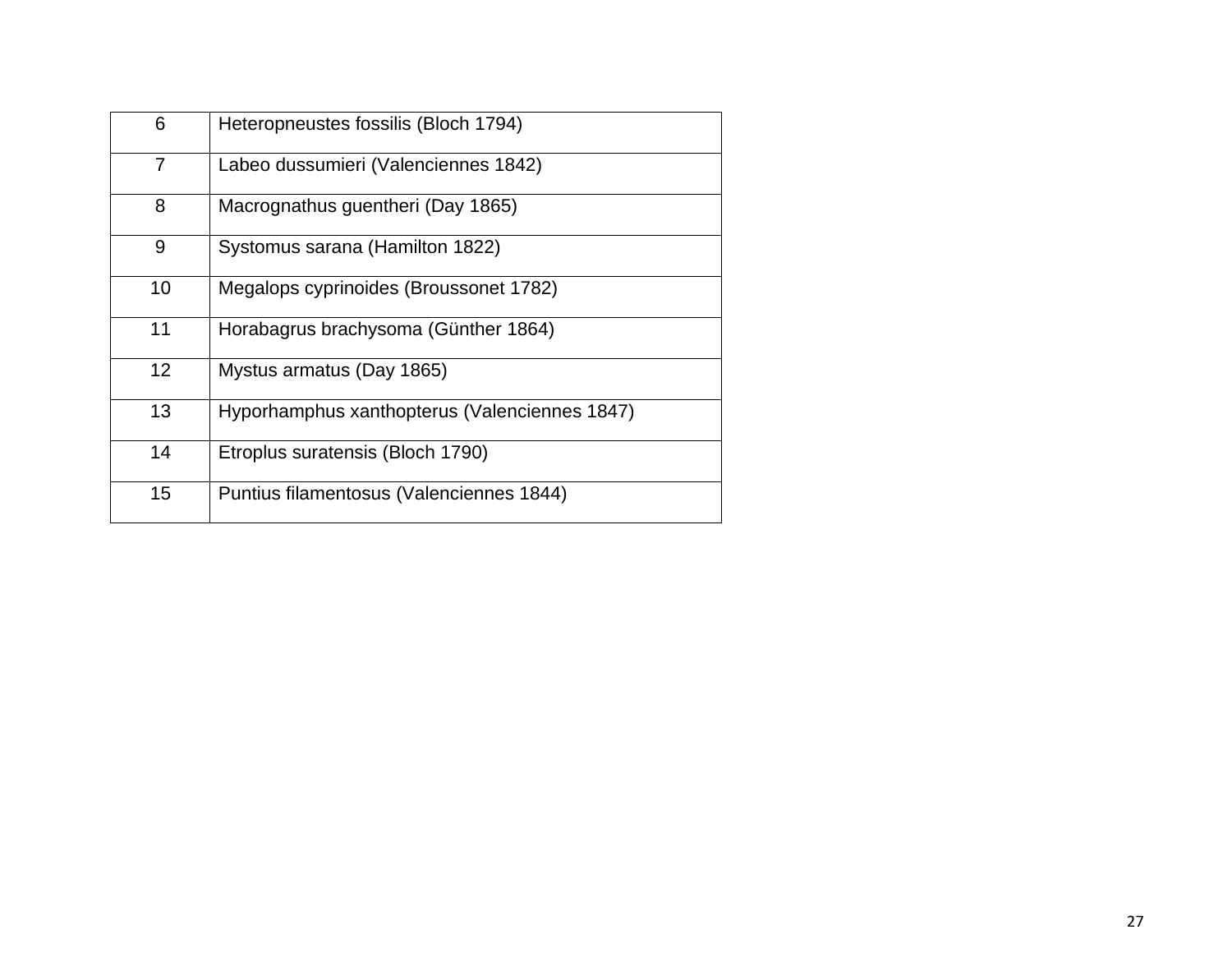## **Species recorded from Vaikom Market.**

| <b>Vaikom Market Survey</b> |                                               |  |  |  |  |  |
|-----------------------------|-----------------------------------------------|--|--|--|--|--|
| <b>SL No</b>                | <b>Species</b>                                |  |  |  |  |  |
| 1                           | <b>Mystus gulio (Hamilton 1822)</b>           |  |  |  |  |  |
| $\overline{2}$              | Leiognathus equula (Forsskål 1775)            |  |  |  |  |  |
| 3                           | Channa marulius (Hamilton 1822)               |  |  |  |  |  |
| 4                           | Anabas testudineus (Bloch 1792)               |  |  |  |  |  |
| 5                           | <b>Pseudetroplus maculatus (Bloch 1795)</b>   |  |  |  |  |  |
| 6                           | Thryssa dussumieri (Valenciennes 1848)        |  |  |  |  |  |
| $\overline{7}$              | <b>Gerres filamentosus Cuvier 1829</b>        |  |  |  |  |  |
| 8                           | Brachirus orientalis (Bloch & Schneider 1801) |  |  |  |  |  |
| 9                           | Terapon jarbua (Forsskål 1775)                |  |  |  |  |  |
| 10                          | Channa striata (Bloch 1793)                   |  |  |  |  |  |
| 11                          | Heteropneustes fossilis (Bloch 1794)          |  |  |  |  |  |
| 12                          | Saurida tumbil (Bloch 1795)                   |  |  |  |  |  |
| 13                          | Systomus sarana (Hamilton 1822)               |  |  |  |  |  |
| 14                          | <b>Clarias dussumieri Valenciennes 1840</b>   |  |  |  |  |  |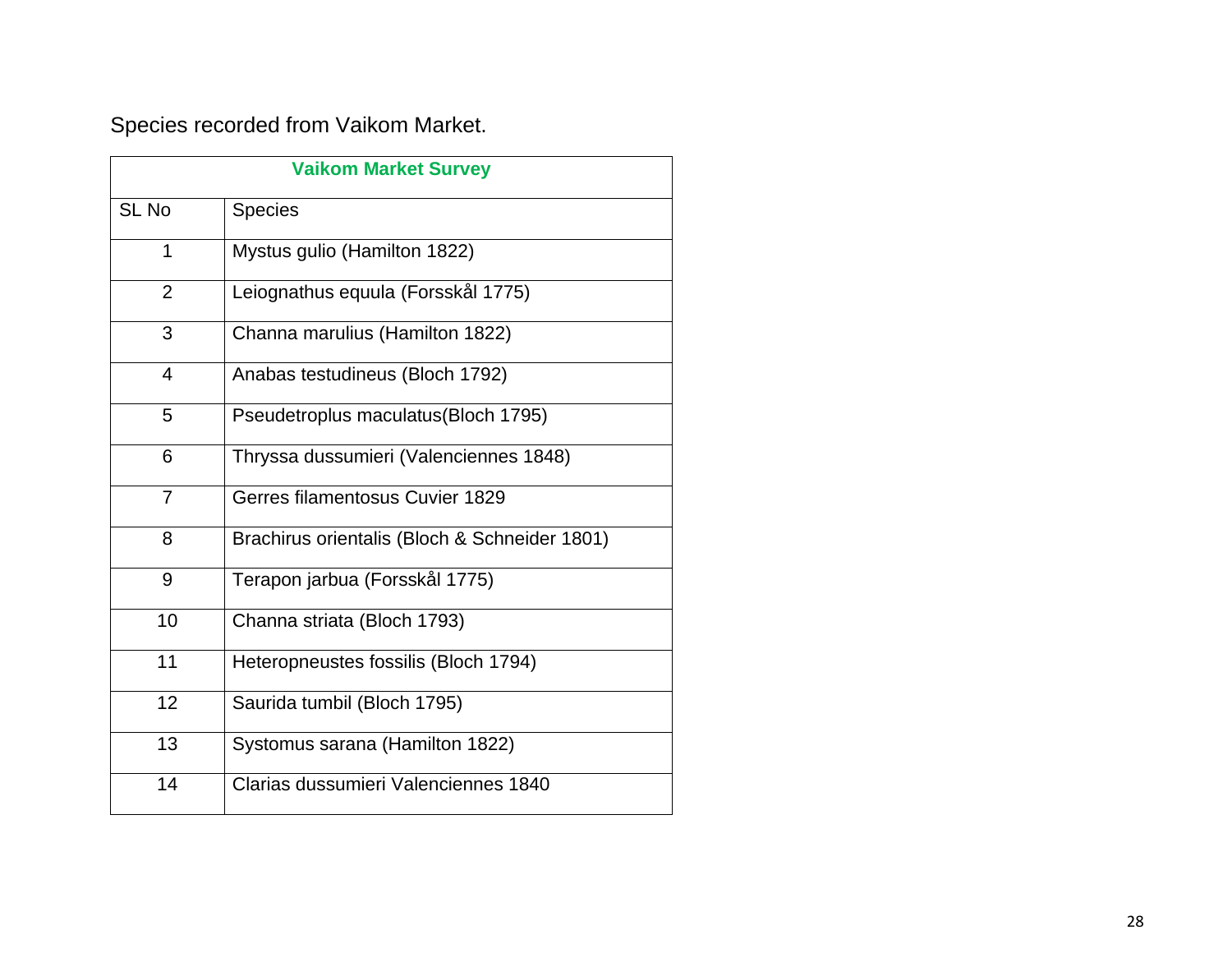| 15 | <b>Puntius filamentosus (Valenciennes 1844)</b> |
|----|-------------------------------------------------|
| 16 | Macrognathus guentheri (Day 1865)               |
| 17 | Horabagrus brachysoma (Günther 1864)            |
| 18 | Mystus armatus (Day 1865)                       |
| 19 | Sillago sihama (Forsskål 1775)                  |
| 20 | Arius subrostratus Valenciennes 1840            |
| 21 | Nematalosa nasus (Bloch 1795)                   |
| 22 | Siganus javus (Linnaeus 1766)                   |
| 23 | Anodontostoma chacunda (Hamilton 1822)          |
| 24 | <b>Megalops cyprinoides (Broussonet 1782)</b>   |
| 25 | Labeo dussumieri (Valenciennes 1842)            |
| 26 | Elops machnata (Forsskål 1775)                  |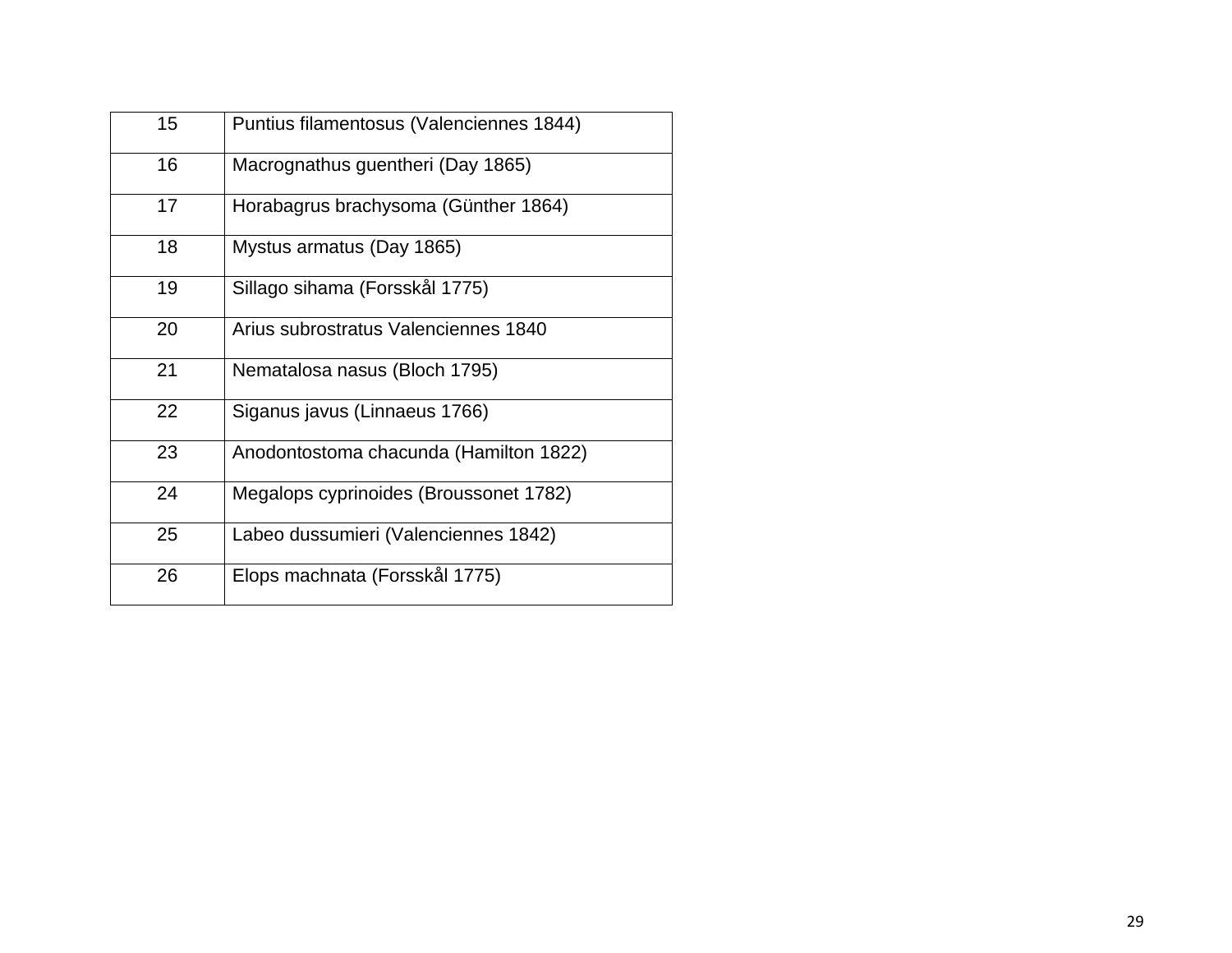# <span id="page-29-0"></span>**Annexure – 2 (Water quality)**

| Sample<br>code | E.coli/<br>100ml | PH<br>at<br>$29^{\circ}c$ | Total<br>hardness as<br>CaCo <sub>3</sub> | Iron<br>as FE | Sulphate<br>as So4 | Nitrate<br>as NO3 | Nitrate<br>as NO <sub>2</sub> | Phospha<br>te as P | Calciu<br>m as Ca | Magnesiu<br>m as Mg | <b>Dissolved</b><br>Oxygen | $\%$<br>Saturat<br>ion | Salinity |
|----------------|------------------|---------------------------|-------------------------------------------|---------------|--------------------|-------------------|-------------------------------|--------------------|-------------------|---------------------|----------------------------|------------------------|----------|
| A1             | Absent           | 6.49                      | 3200                                      | 1.25          | 2689.4             | 0.2               | 0.009                         | <b>BDL</b>         | 220.4             | 646.6               | 3.2                        | 43.09                  | 20.3     |
| A2             | Absent           | 7.13                      | 3300                                      | 0.94          | 2766               | 0.18              | 0.012                         | 0.06               | 240.5             | 658.8               | 4.5                        | 60.6                   | 20.3     |
| A3             | Absent           | 7.69                      | 3250                                      | 0.7           | 2738.3             | 0.05              | 0.006                         | 0.02               | 220.4             | 658.8               | 3.6                        | 48.48                  | 20.3     |
| A4             | Absent           | 7.56                      | 3700                                      | 1.1           | 3074.5             | 0.23              | 0.04                          | <b>BDL</b>         | 260.5             | 744.2               | 3                          | 40.4                   | 24.3     |
| A <sub>5</sub> | Absent           | 6.93                      | 3200                                      | 1.3           | 2755.3             | 0.15              | 0.009                         | <b>BDL</b>         | 220.4             | 646.6               | 4.2                        | 56.56                  | 20.3     |
| T1             | Absent           | 5.71                      | 2400                                      | 0.9           | 2087.2             | 0.15              | 0.005                         | <b>BDL</b>         | 160.3             | 488                 | 4.4                        | 59.25                  | 16.2     |
| T <sub>2</sub> | Absent           | 5.16                      | 2450                                      | 0.8           | 2108.5             | 0.12              | 0.006                         | <b>BDL</b>         | 160.3             | 500.2               | 2.8                        | 37.7                   | 16.2     |
| T <sub>3</sub> | Absent           | 4.78                      | 2400                                      | 1.6           | 2110.6             | 0.14              | 0.01                          | <b>BDL</b>         | 160.3             | 488                 | 3.6                        | 48.48                  | 16.2     |
| <b>T4</b>      | Absent           | 3.97                      | 2150                                      | 1.76          | 2261.7             | 0.14              | 0.004                         | <b>BDL</b>         | 140.3             | 439.2               | 2.9                        | 39.05                  | 17.5     |
| T <sub>5</sub> | Absent           | 4.6                       | 1850                                      | 1.28          | 1606.4             | 0.14              | 0.004                         | <b>BDL</b>         | 120.2             | 378.2               | 4.7                        | 63.29                  | 13.6     |
| H1             | Absent           | 7.01                      | 4350                                      | 0.46          | 3559.6             | 0.12              | 0.05                          | 0.05               | 300.6             | 878.4               | 4.4                        | 59.25                  | 25.5     |
| H <sub>2</sub> | Absent           | 6.86                      | 3650                                      | 0.97          | 2927.7             | 0.41              | 0.06                          | 0.13               | 240.5             | 744.2               | 4.2                        | 56.56                  | 24.1     |
| H <sub>3</sub> | Absent           | 7.01                      | 1800                                      | 0.35          | 1710.6             | 0.18              | 0.01                          | 0.09               | 140.3             | 353.8               | 5.3                        | 71.37                  | 25.5     |
| H4             | Absent           | 7.02                      | 4200                                      | 0.21          | 2387.2             | 0.16              | 0.04                          | 0.09               | 280.6             | 854                 | 5                          | 67.33                  | 25.5     |
| H <sub>5</sub> | Absent           | 7.1                       | 4650                                      | 0.86          | 3776.6             | 0.21              | 0.04                          | 0.06               | 300.6             | 951.6               | 4.3                        | 57.9                   | 26.8     |
| H <sub>6</sub> | Absent           | 7.05                      | 4500                                      | 0.64          | 3674.5             | 0.43              | 0.09                          | 0.06               | 280.6             | 927.2               | 4.4                        | 59.25                  | 25.5     |
| M1             | Absent           | 6.71                      | 2000                                      | 0.27          | 1740.4             | 3.1               | 0.01                          | 0.08               | 140.3             | 402.6               | 4.8                        | 64.64                  | 14.6     |
| M <sub>3</sub> | Absent           | 6.91                      | 340                                       | 0.17          | 327.7              | 1.8               | 0.01                          | 0.07               | 24.05             | 68.3                | 4.5                        | 60.6                   | 5.2      |
| M4             | Absent           | 6.52                      | 2250                                      | 1.34          | 1944.7             | 0.19              | 0.004                         | 0.02               | 140.3             | 463.6               | DD                         |                        | 14.6     |
| M <sub>5</sub> | Absent           | 5.88                      | 2450                                      | 0.87          | 2065.6             | 0.18              | 0.006                         | 0.02               | 160.3             | 500.2               | 5.1                        | 68.68                  | 14.6     |
| M <sub>6</sub> | Absent           | 5.97                      | 2400                                      | 0.7           | 2397.9             | 0.16              | 0.009                         | 0.02               | 160.3             | 488                 | 5                          | 67.33                  | 14.6     |
| R1             | Absent           | 5.76                      | 1850                                      | 0.76          | 1557.4             | 0.47              | 0.01                          | 0.01               | 120.2             | 378.2               | 3                          | 40.4                   | 12       |
| R <sub>2</sub> | Absent           | 5.75                      | 1550                                      | 0.6           | 1266               | 0.55              | 0.009                         | <b>BDL</b>         | 100.2             | 317.2               | 4                          | 53.86                  | 12       |
| R <sub>3</sub> | Absent           | 5.73                      | 1450                                      | 0.93          | 1212.8             | 0.49              | 0.005                         | 0.02               | 100.2             | 292.8               | 4.1                        | 55.21                  | 11.9     |
| R4             | Absent           | 5.77                      | 1400                                      | 0.34          | 1153.2             | 0.83              | 0.005                         | 0.03               | 100.2             | 280.6               | 4                          | 53.86                  | 11.9     |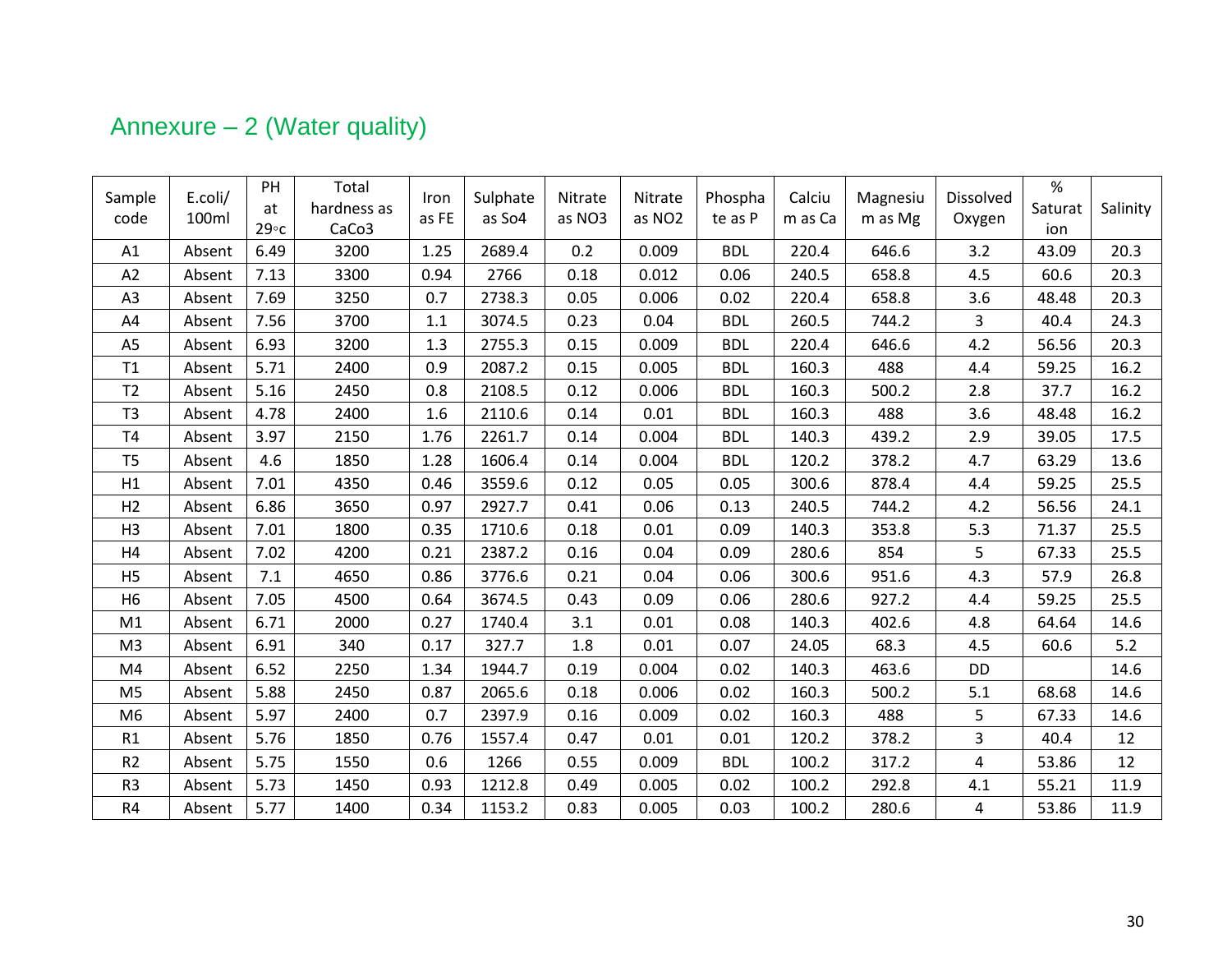| R <sub>5</sub> | Absent | 5.76 | 1400 | 0.26 | 1155.3 | 0.35 | 0.004 | <b>BDL</b> | 100.2 | 280.6 | DD  |       | 11.9 |
|----------------|--------|------|------|------|--------|------|-------|------------|-------|-------|-----|-------|------|
| R <sub>6</sub> | Absent | 4.77 | 1850 | 1.07 | 1585.1 | 0.32 | 0.003 | <b>BDL</b> | 120.2 | 378.2 | 4   | 53.86 | 12   |
| W1             | Absent | 5.76 | 2450 | 0.33 | 2200   | 0.28 | 0.003 | 0.02       | 160.3 | 500.2 | 3.9 | 52.52 | 16.1 |
| W <sub>2</sub> | Absent | 5.61 | 2550 | 0.92 | 2193.6 | 0.35 | 0.006 | 0.006      | 160.3 | 524.6 | 3.7 | 49.82 | 16.1 |
| W <sub>3</sub> | Absent | 5.63 | 2600 | 1.38 | 1776.6 | 0.27 | 0.005 | 0.01       | 160.3 | 536.8 | 4   | 53.86 | 16.1 |
| W4             | Absent | 5.62 | 2150 | 0.71 | 1782.2 | 0.37 | 0.004 | 0.008      | 140.3 | 439.2 | 4.1 | 55.21 | 14.6 |
| W <sub>5</sub> | Absent | 5.65 | 2150 | 0.87 | 2057.4 | 0.38 | 0.006 | <b>BDL</b> | 140.3 | 439.2 | 4   | 53.86 | 14.6 |
| W <sub>6</sub> | Absent | 5.68 | 2500 | 0.33 | 2029.8 | 0.16 | 0.003 | <b>BDL</b> | 160.3 | 512.4 | 5.5 | 74.06 | 16.1 |

#### **Legend for Sites mentioned above:**

| A1: Arookutty 1              | M2: Murinjapuzha 2  | W3: West 3                  |
|------------------------------|---------------------|-----------------------------|
| A2: Arookutty 2              | M3: Murinjapuzha 3  | W4: West 4                  |
| A3: Arookutty 3              | M4: Murinjapuzha 4  | <b>W5: West 5</b>           |
| A4: Arookutty 4              | M5: Murinjapuzha 5  | W6: West 6                  |
| A5: Arookutty 5              | M6: Murinjapuzha 6  | R1: Riverine 1              |
| H <sub>1</sub> : Highcourt 1 | T1: Thannermukkom 1 | R <sub>2</sub> : Riverine 2 |
| H <sub>2</sub> : Highcourt 2 | T2: Thannermukkom 2 | R3: Riverine 3              |
| H <sub>3</sub> : Highcourt 3 | T3: Thannermukkom 3 | R4: Riverine 4              |
| H4: Highcourt 4              | T4: Thannermukkom 4 | R5: Riverine 5              |
| H5: Highcourt 5              | T5: Thannermukkom 5 | R6: Riverine 6              |
| H6: Highcourt 6              | W1: West 1          |                             |
| M1: Murinjapuzha 1           | <b>W2: West 2</b>   |                             |